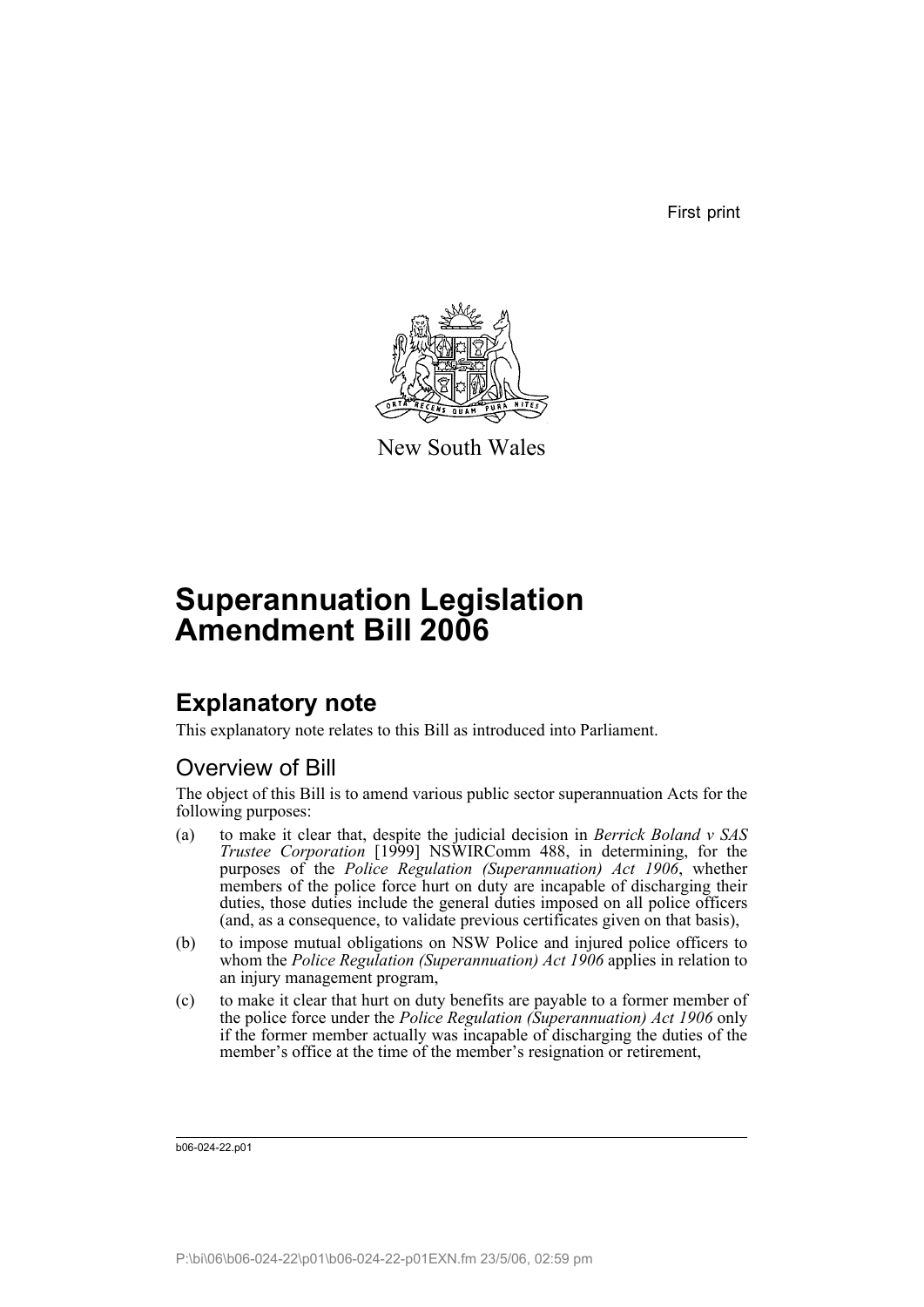Explanatory note

- (d) to provide that a hurt on duty superannuation allowance or additional amount under that Act is not payable unless an application is made before the member reaches the age of 60 years or not later than 5 years after the member resigns or retires, whichever is the later, and to provide for when the allowance is first payable,
- (e) to provide for certain superannuation allowance commutations under the *Police Regulation (Superannuation) Act 1906* to be able to be made after a member reaches the age of 55 years (rather than the current age requirement of 60 years),
- (f) to provide for the partial commutation of certain superannuation allowances payable under the *Police Regulation (Superannuation) Act 1906*,
- (g) to amend the *State Authorities Superannuation Act 1987* to provide for the employer of a contributor to the State Authorities Superannuation Fund to be able to make salary sacrifice contributions to that Fund on the employee's behalf,
- (h) to amend Acts regulating the New South Wales public sector defined benefit superannuation schemes and the Parliamentary Contributory Superannuation Scheme to enable a person entitled to a pension under the relevant scheme to nominate a date that is later than that on which payment would otherwise commence as the date on which payment commences,
- (i) to amend the *Superannuation Act 1916*, the *State Authorities Superannuation Act 1987* and the *State Authorities Non-contributory Superannuation Act 1987* to enable the regulations under the relevant Act to provide that the salary of an employee or class of employees (other than an executive officer) for the purposes of that Act is to be determined in the manner prescribed by the regulations if the basis on which the remuneration of the employee or class of employees is determined has been changed to an annualised basis.

## Outline of provisions

**Clause 1** sets out the name (also called the short title) of the proposed Act.

**Clause 2** provides for the commencement of the proposed Act on a day or days to be appointed by proclamation.

**Clause 3** is a formal provision that gives effect to the amendments to the Acts set out in Schedule 1.

**Clause 4** provides for the repeal of the proposed Act after all the amendments made by the proposed Act have commenced. Once the amendments have commenced the proposed Act will be spent and section 30 of the *Interpretation Act 1987* provides that the repeal of an amending Act does not affect the amendments made by that Act.

Explanatory note page 2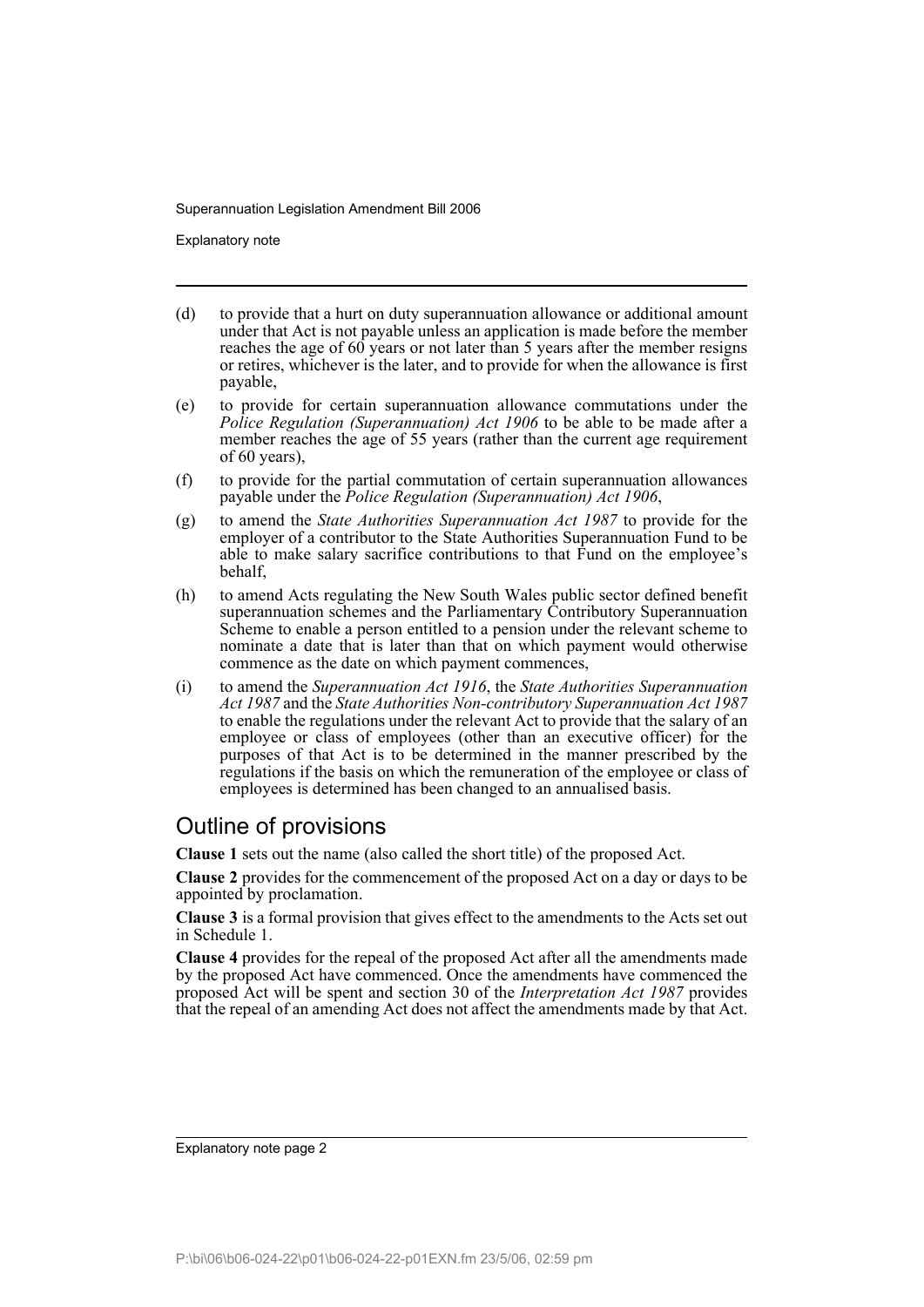Explanatory note

## **Schedule 1 Amendment of Acts**

**Schedule 1.1** amends the *Parliamentary Contributory Superannuation Act 1971* to insert proposed section 32D, a provision that enables a person entitled to a pension under that Act to nominate the date on which payment of the pension commences (but has no effect on when the person becomes entitled to the pension). Any such nomination must be made within 3 months of when payment of the pension would otherwise commence and may not be revoked.

**Schedule 1.2** amends the *Police Regulation (Superannuation) Act 1906* as follows.

**Schedule 1.2 [4]** amends section 9A to modify the date a former member of the police force who resigned or retired becomes entitled to an annual superannuation allowance granted under section 10. The amendment made by **Schedule 1.2 [33]** also applies to such an allowance, enabling the person to nominate when payment of the allowance commences (but having no effect on when the person becomes entitled to the allowance).

**Schedule 1.2 [8]** amends section 10 to provide that a superannuation allowance or additional amount under that section is not payable unless an application is made before the member reaches the age of 60 years or not later than 5 years after the member resigns or retires, whichever is the later. The amendment also provides for when the allowance is first payable.

**Schedule 1.2 [11]** inserts proposed section 10A to provide for an injury management program that a member of the police force must participate in if the member is to receive hurt on duty benefits.

**Schedule 1.2 [32]** provides for a person aggrieved by a decision of the Commissioner of Police in relation to participation in such an injury management program to apply to the District Court for a determination in relation to that decision.

**Schedule 1.2 [14]** amends section 10B (2B) to make it clear that STC may give a certification necessary for a hurt on duty superannuation allowance to be granted to a former member of the police force who resigned or retired if the former member actually was incapable of discharging the duties of the member's office at the time of the member's resignation or retirement.

**Schedule 1.2 [7] and [13]** make consequential amendments.

**Schedule 1.2 [12]** makes a corresponding amendment to section 10B to make it clear that the certification necessary for a hurt on duty superannuation allowance to be granted on discharge is to be certification of incapacity from a specified infirmity at the actual time of the certification.

**Schedule 1.2 [15]** amends section 10B to make it clear that, for the purposes of determining whether a member of the police force hurt on duty is incapable of discharging the duties of the office in the police force in which the member is then or was employed, the duties include (but are not limited to) the duties of a police officer referred to in section 14 (1) of the *Police Act 1990*. This amendment clarifies

Explanatory note page 3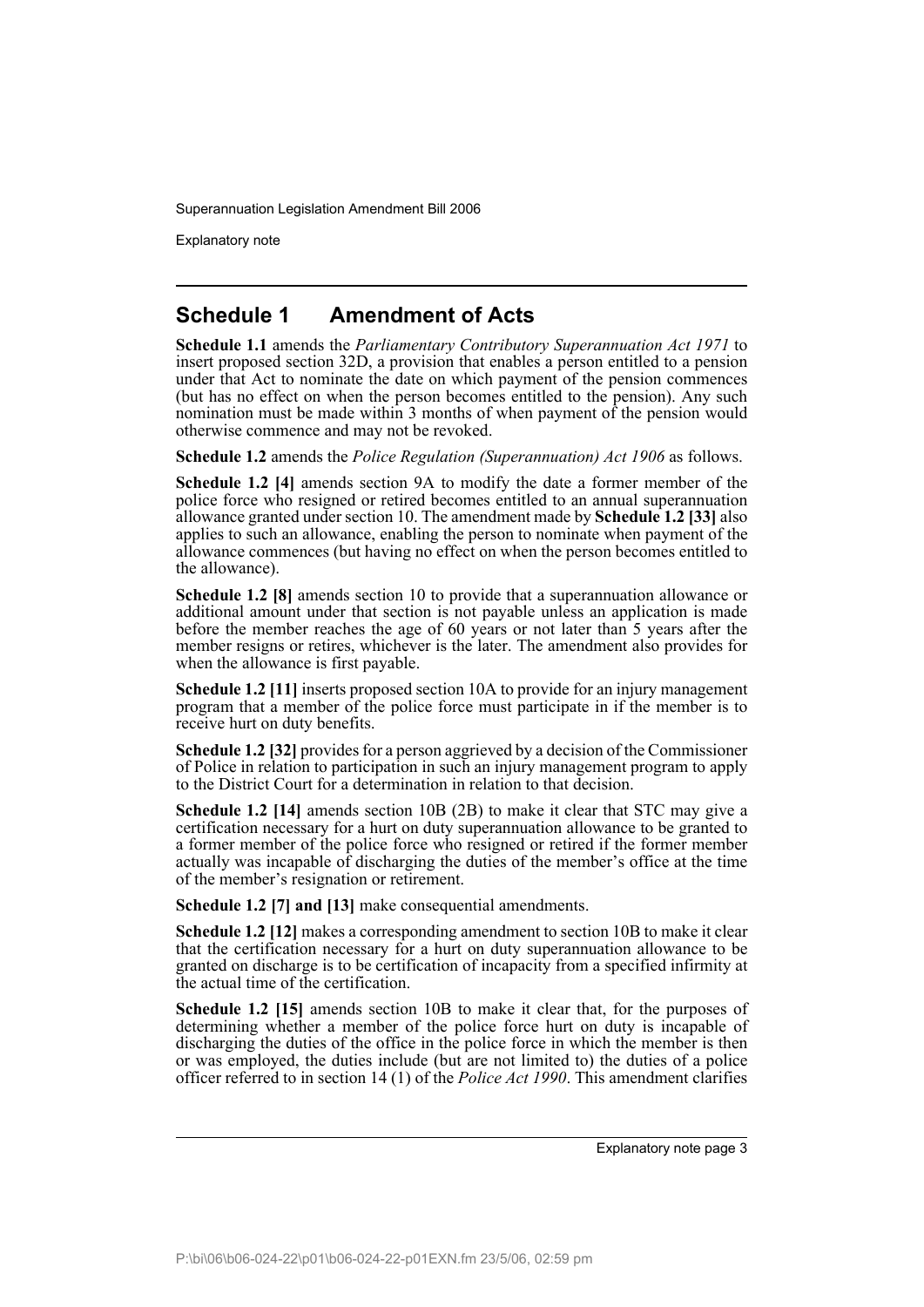Explanatory note

the law as it currently stands after the judicial decision in *Berrick Boland v SAS Trustee Corporation* [1999] NSWIRComm 488.

**Schedule 1.2 [2]** makes a corresponding amendment to section 8 in respect of incapacity of a member of the police force not hurt on duty.

**Schedule 1.2 [26]–[30]** amend section 14J to provide for the partial commutation of superannuation allowances payable under section 7 (other than to a disabled member) or section 7AA and to provide for elections for such commutations to be made on retirement, or if not made on retirement, at age 60.

**Schedule 1.2 [31]** substitutes section 14K to provide for the partial commutation of superannuation allowances payable to disabled members of the police force and for elections for such commutations under that section to be made at age 55, or if not made at age 55, at age 60. Certain transitional arrangements apply under **Schedule 1.2 [36]** in relation to these amendments.

**Schedule 1.2 [1], [3], [5], [6], [9], [10], [16]–[25] and [34]** make consequential amendments.

**Schedule 1.2 [33]** inserts proposed section 23D, a provision that enables a person entitled to a superannuation allowance to nominate the date on which payment of the allowance commences (but has no effect on when the person becomes entitled to the allowance). Any such nomination must be made within 3 months of when payment of the allowance would otherwise commence and may not be revoked.

**Schedule 1.2 [35]** enables the making of savings and transitional regulations consequent on the enactment of the proposed Act.

**Schedule 1.2 [36]** inserts savings and transitional provisions in respect of the amendments made by the proposed Act.

**Schedule 1.3** amends the *State Authorities Non-contributory Superannuation Act 1987* as follows.

**Schedule 1.3 [1]** amends section 4 to enable the regulations to provide that the salary of an employee or class of employees (other than an executive officer) for the purposes of the Act is to be determined in the manner prescribed by the regulations if the basis on which the remuneration of the employee or class of employees is determined has been changed to an annualised basis.

**Schedule 1.3 [2]** inserts proposed section 4B to provide for the making of salary sacrifice contributions under the *State Authorities Superannuation Act 1987*, as is provided for by amendments made by **Schedule 1.4**, not to affect the amount that would otherwise constitute the salary of an employee for the purposes of the *State Authorities Non-contributory Superannuation Act 1987*.

**Schedule 1.3 [3]** enables the making of savings and transitional regulations consequent on the enactment of the proposed Act.

Explanatory note page 4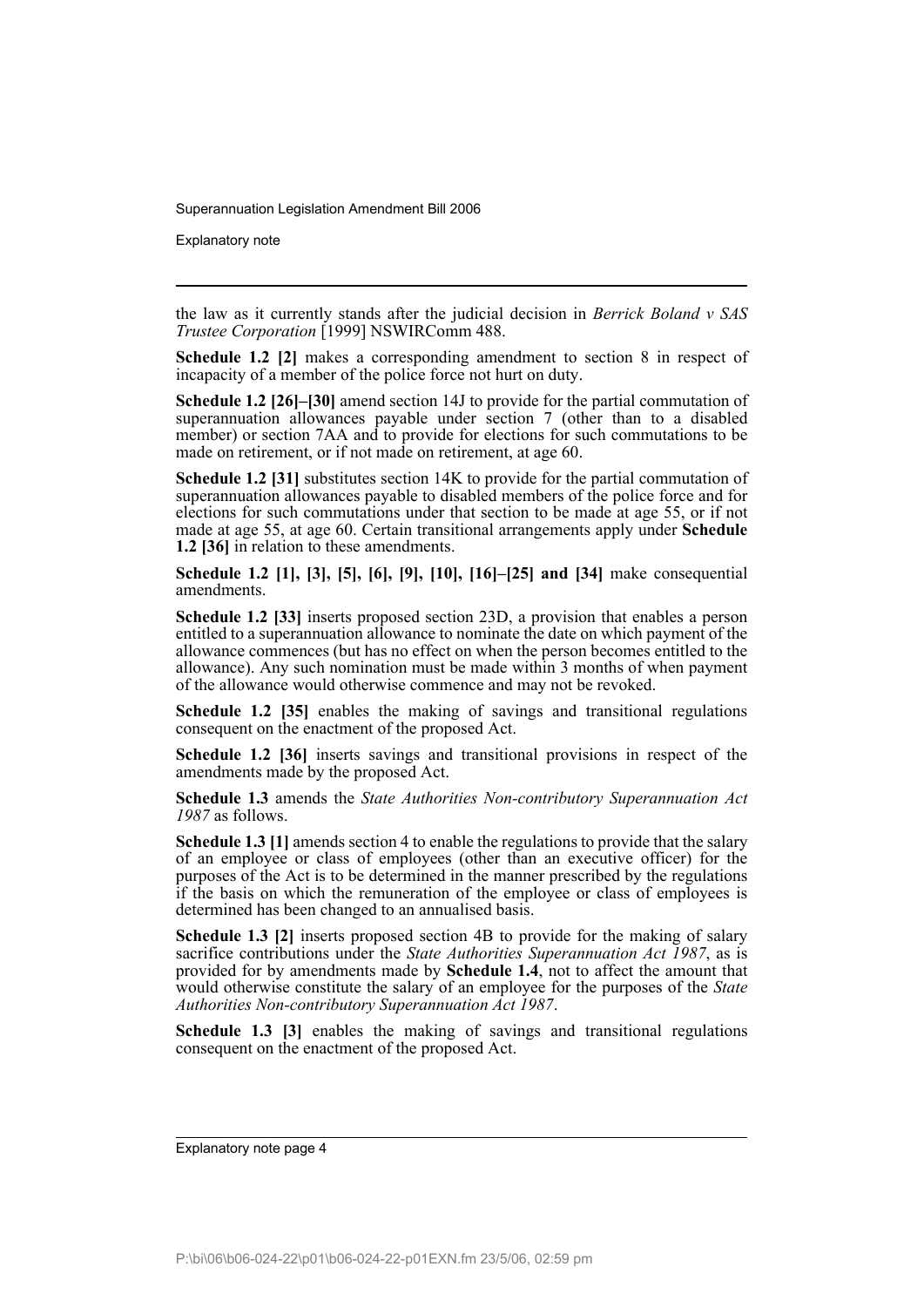Explanatory note

**Schedule 1.4** amends the *State Authorities Superannuation Act 1987* as follows.

**Schedule 1.4 [2]** amends section 4 to enable the regulations to provide that the salary of an employee or class of employees (other than an executive officer) for the purposes of the Act is to be determined in the manner prescribed by the regulations if the basis on which the remuneration of the employee or class of employees is determined has been changed to an annualised basis.

**Schedule 1.4 [9]** inserts proposed section 19A to enable contributions to be made on behalf of a contributor by the contributor's employer in accordance with an agreement between the contributor and the employer under which the contributor is to forego remuneration the contributor is yet to earn and the employer is to apply the remuneration foregone to the cost of making contributions on behalf of the contributor (*salary sacrifice contributions*).

**Schedule 1.4 [9]** also inserts proposed section 19B to make provision for the amount payable in respect of a salary sacrifice contribution to be grossed up by the contributions tax payable on the contribution, that is, the amount payable is the amount necessary to result in an amount consistent with the rate specified by the contributor remaining after contributions tax is deducted.

**Schedule 1.4 [4], [6]–[8], [10]–[13] and [15]–[26]** make consequential amendments.

**Schedule 1.4 [1]** inserts definitions of *employee contribution* and *salary sacrifice contribution* that are used in the provisions regarding salary sacrifice contributions.

**Schedule 1.4 [3]** inserts proposed section 4B to provide for the making of salary sacrifice contributions not to affect the amount that would otherwise constitute the salary of a contributor for the purposes of the Act.

**Schedule 1.4 [5]** makes a corresponding amendment to section 12 to provide for the contributions tax payable in respect of a salary sacrifice contribution to be debited from the relevant contributor's account so that the cost of the contributions tax is not borne by the State Authorities Superannuation Fund but is funded out of the amount contributed on behalf of the contributor.

**Schedule 1.4 [27]** makes a corresponding amendment to section 45A to make it clear that a provision enabling STC to reduce benefits to offset certain tax liabilities does not apply to a contributions tax liability on a salary sacrifice contribution if the contributions tax has already been deducted from the relevant contributor's account.

**Schedule 1.4 [14]** amends section 25 to provide that an employer is not entitled to pay a salary sacrifice contribution to the Fund on behalf of an employee, and STC is not to accept a salary sacrifice contribution to the Fund on behalf of an employee, unless the employee is under 70 years of age.

**Schedule 1.4 [28]** enables the making of savings and transitional regulations consequent on the enactment of the proposed Act.

Explanatory note page 5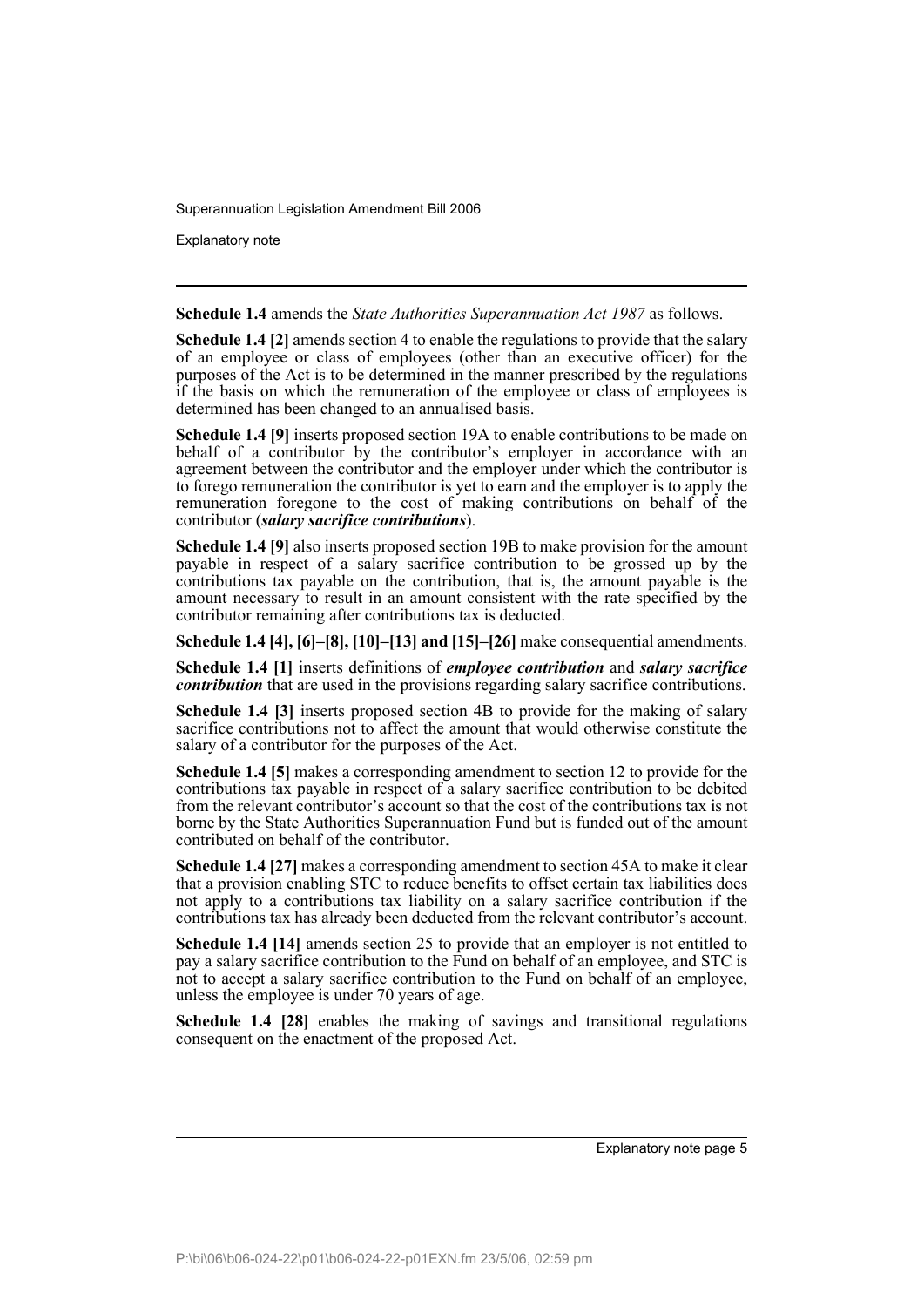Explanatory note

**Schedule 1.5** amends the *Superannuation Act 1916* as follows.

**Schedule 1.5 [1]** amends section 3A to enable the regulations to provide that the salary of an employee or class of employees (other than an executive officer) for the purposes of the Act is to be determined in the manner prescribed by the regulations if the basis on which the remuneration of the employee or class of employees is determined has been changed to an annualised basis.

**Schedule 1.5 [2]** makes an amendment in the nature of statute law revision.

**Schedule 1.5 [3]** makes an amendment in the nature of statute law revision to omit references to a repealed provision.

**Schedule 1.5 [4]** makes an amendment in the nature of statute law revision to omit words made redundant by the repeal of a provision.

**Schedule 1.5 [5]** inserts proposed section 61VA, a provision that enables a person entitled to a pension to nominate the date on which payment of the pension commences (but has no effect on when the person becomes entitled to the pension). Any such nomination must be made within 3 months of when payment of the pension would otherwise commence and may not be revoked.

**Schedule 1.5 [6]** enables the making of savings and transitional regulations consequent on the enactment of the proposed Act.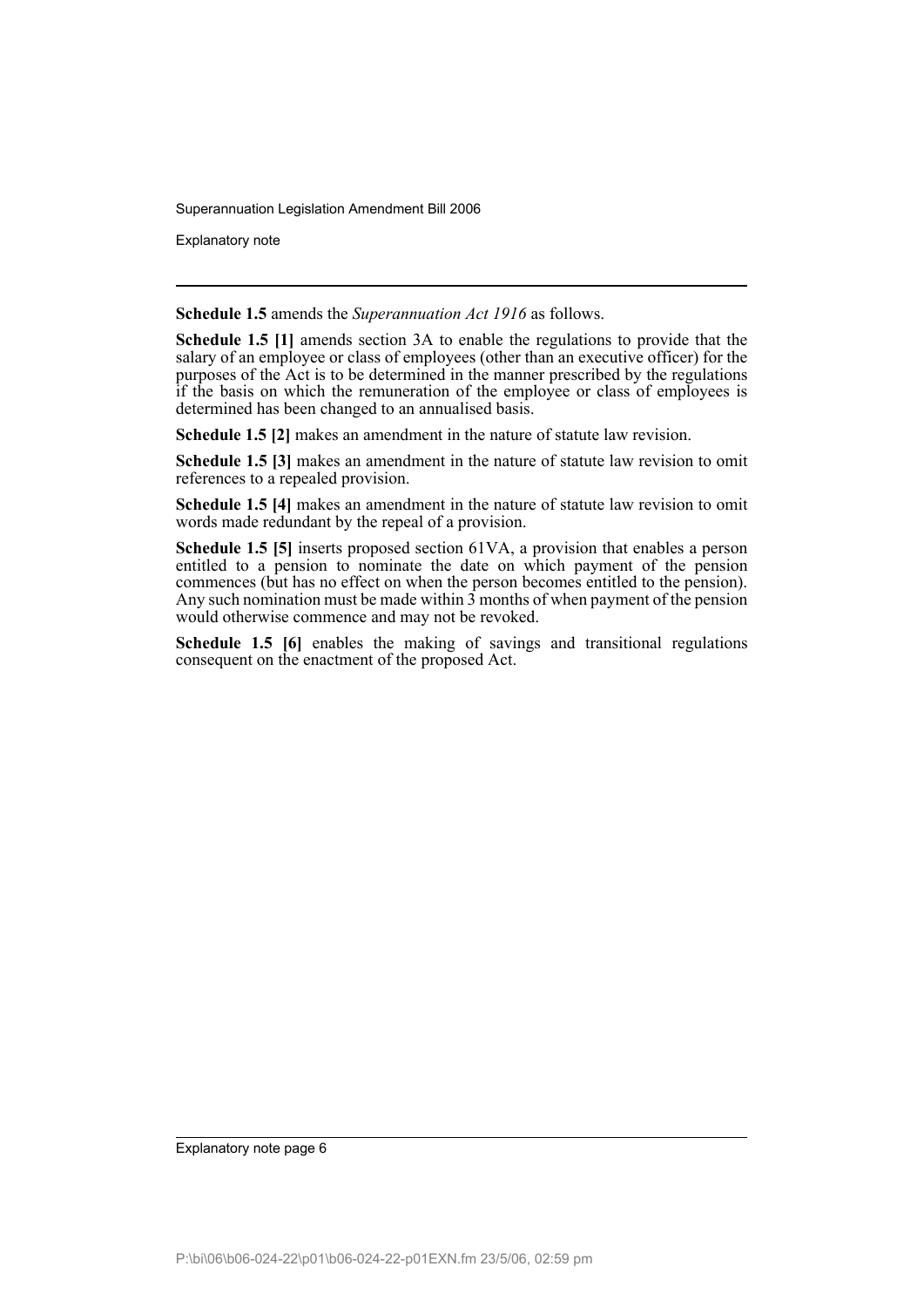First print



New South Wales

# **Superannuation Legislation Amendment Bill 2006**

## **Contents**

|    |                              | Page |
|----|------------------------------|------|
|    | Name of Act                  |      |
| 2  | Commencement                 | 2.   |
| 3. | Amendment of Acts            | 2    |
| 4  | Repeal of Act                | 2    |
|    | Schedule 1 Amendment of Acts | 3    |

b06-024-22.p01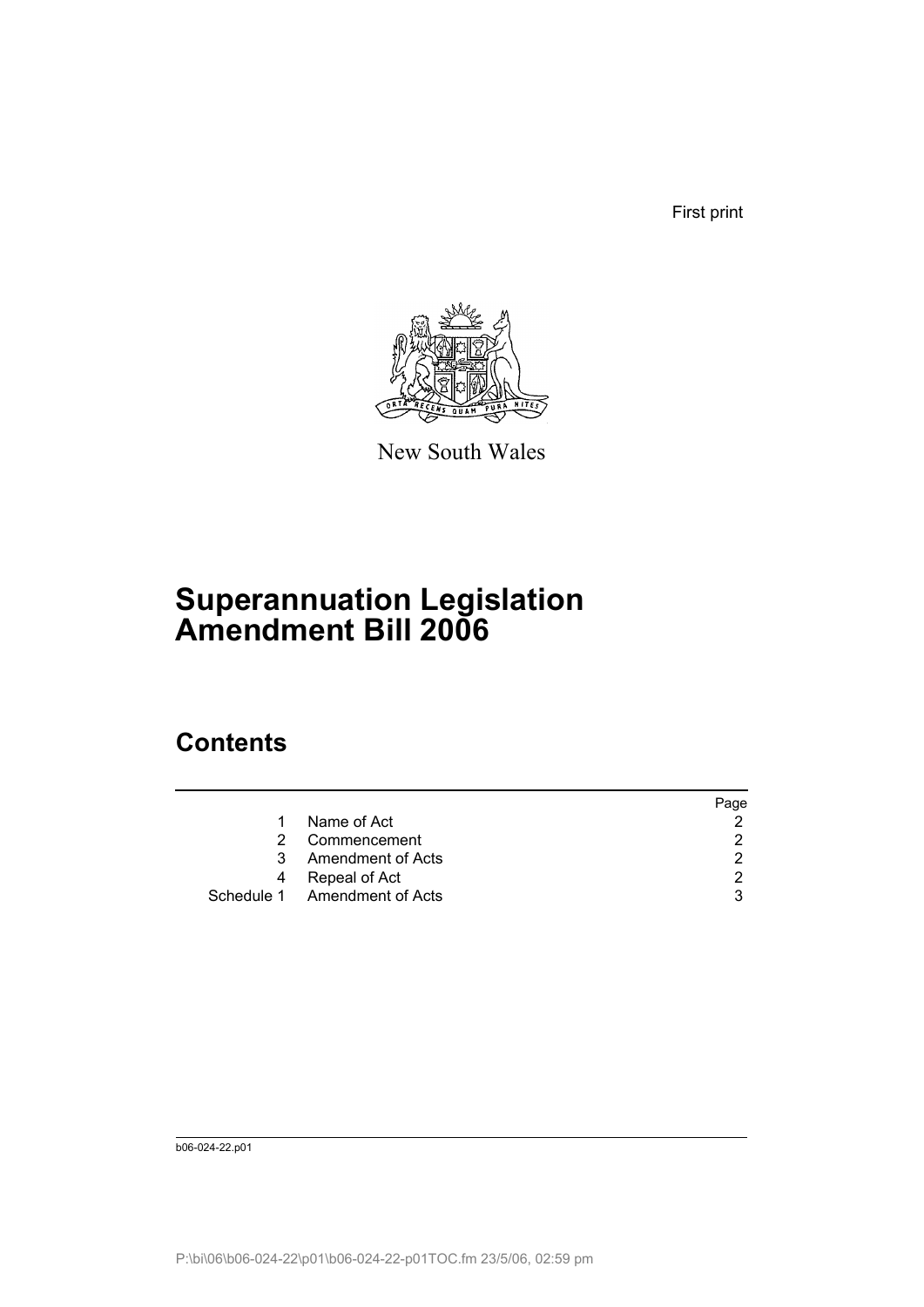Contents

Page

Contents page 2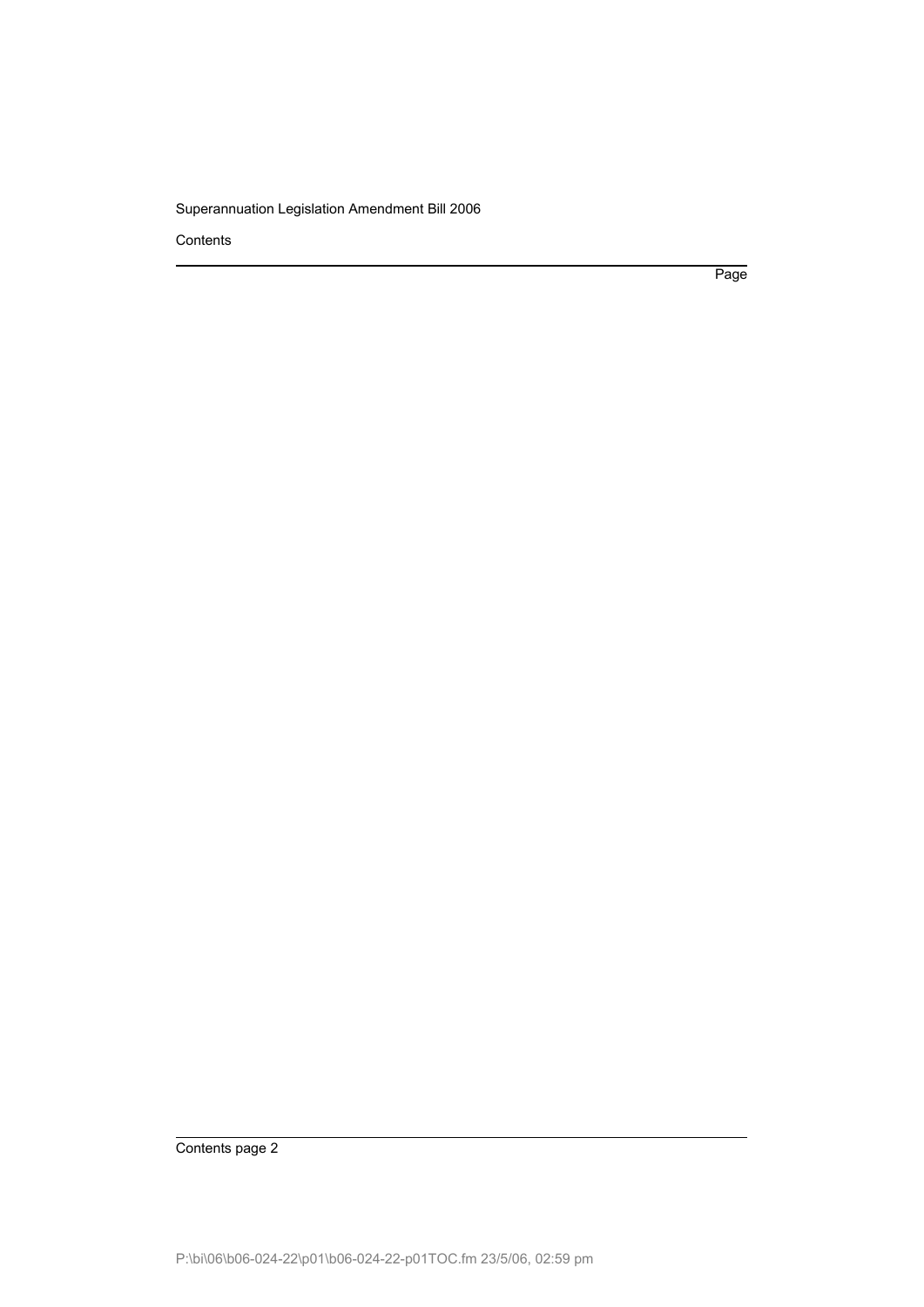

New South Wales

# **Superannuation Legislation Amendment Bill 2006**

No , 2006

## **A Bill for**

An Act to amend various public sector and parliamentary superannuation Acts with respect to police hurt on duty benefits, police superannuation benefits, the making of salary sacrifice contributions, the determination of salary for superannuation purposes and the nomination of the commencement of the payment of pensions; and for other purposes.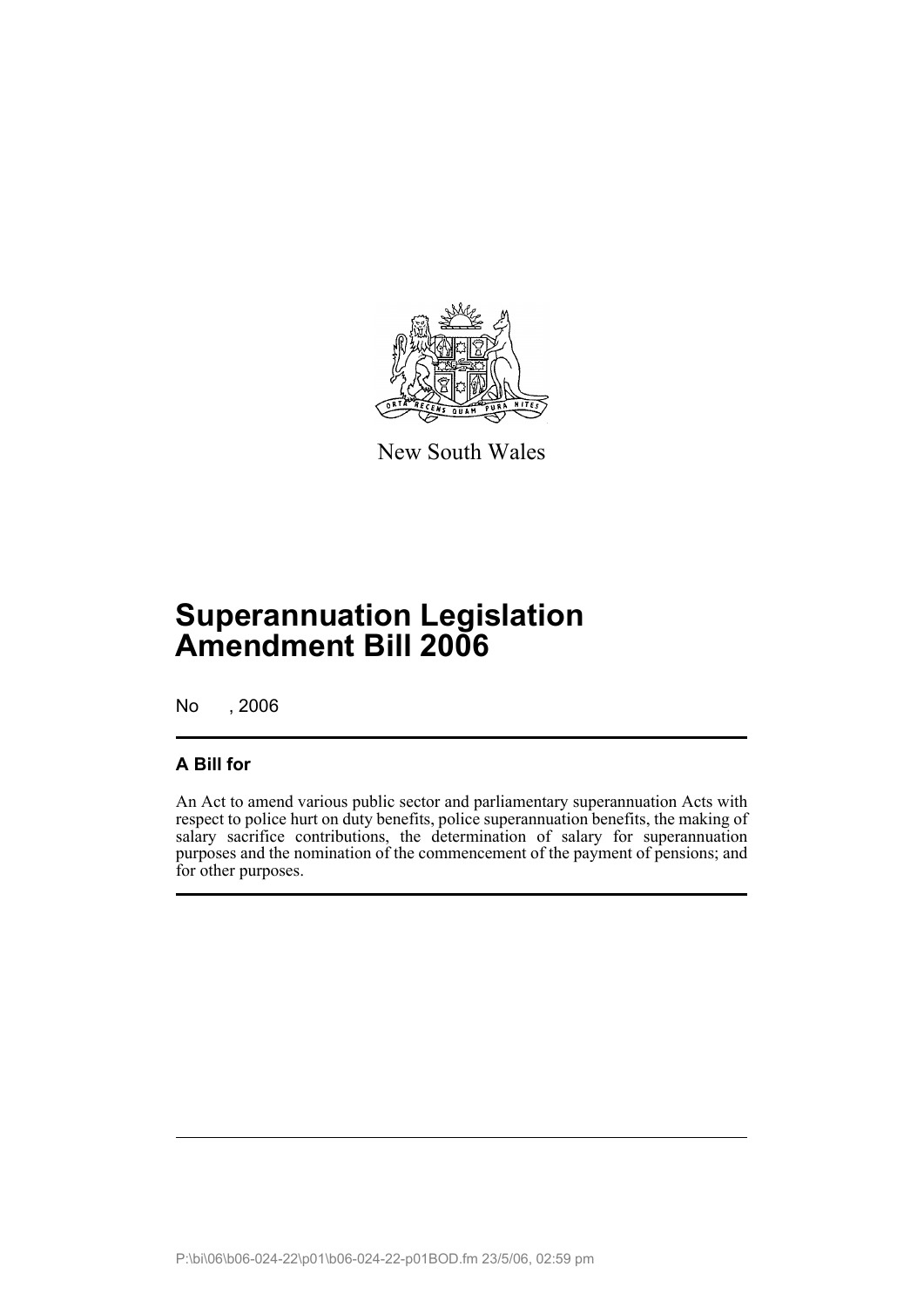<span id="page-9-3"></span><span id="page-9-2"></span><span id="page-9-1"></span><span id="page-9-0"></span>

|              | The Legislature of New South Wales enacts:                                                                                                                       | 1        |
|--------------|------------------------------------------------------------------------------------------------------------------------------------------------------------------|----------|
| 1            | Name of Act                                                                                                                                                      | 2        |
|              | This Act is the Superannuation Legislation Amendment Act 2006.                                                                                                   | 3        |
| $\mathbf{2}$ | <b>Commencement</b>                                                                                                                                              | 4        |
|              | This Act commences on a day or days to be appointed by proclamation.                                                                                             | 5        |
| 3            | <b>Amendment of Acts</b>                                                                                                                                         | 6        |
|              | The Acts specified in Schedule 1 are amended as set out in that<br>Schedule.                                                                                     | 7<br>8   |
| 4            | <b>Repeal of Act</b>                                                                                                                                             | 9        |
|              | This Act is repealed on the day following the day on which all of the<br>(1)<br>provisions of this Act have commenced.                                           | 10<br>11 |
|              | The repeal of this Act does not, because of the operation of section 30<br>(2)<br>of the <i>Interpretation Act 1987</i> , affect any amendment made by this Act. | 12<br>13 |
|              |                                                                                                                                                                  |          |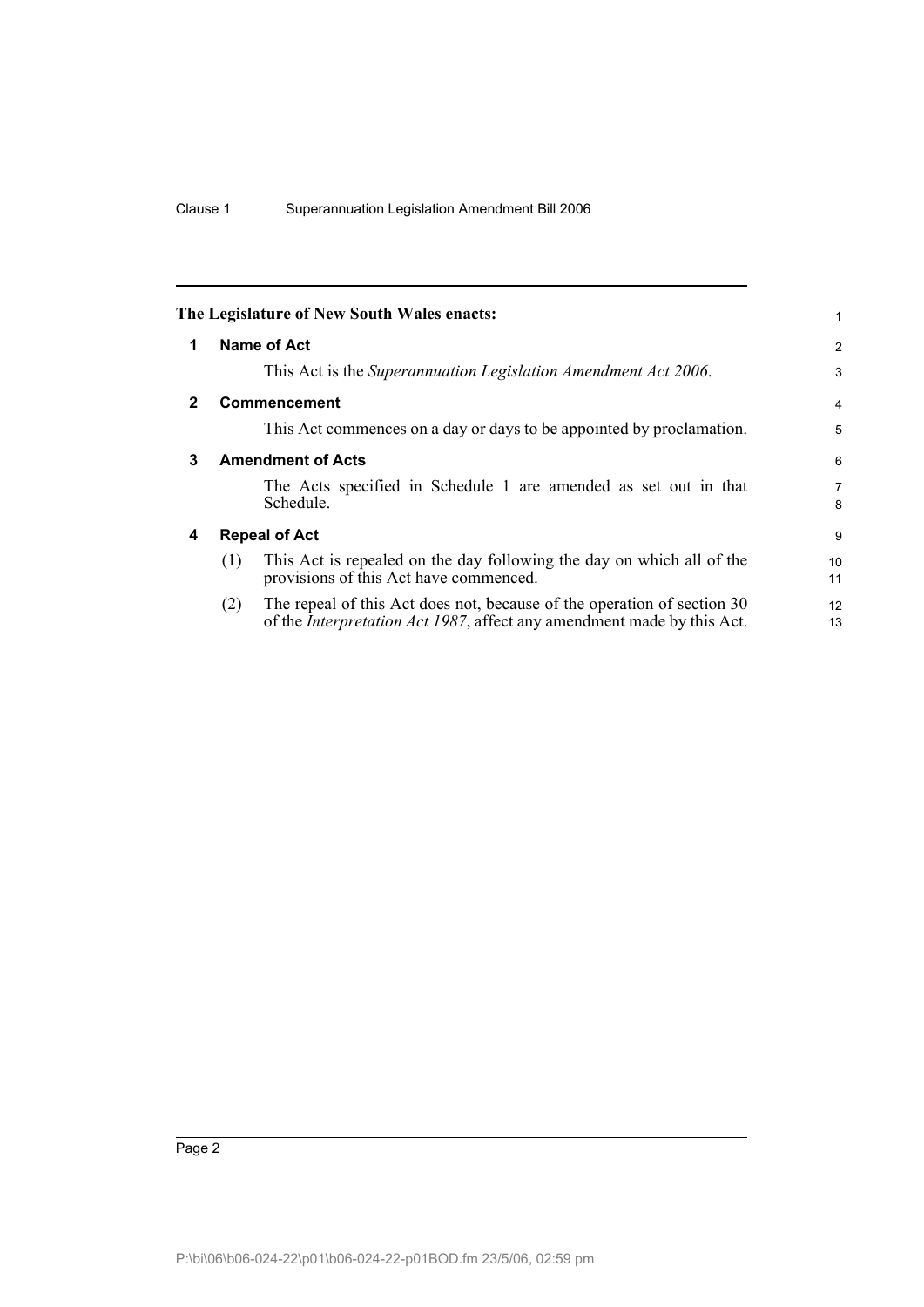Amendment of Acts Schedule 1

<span id="page-10-0"></span>

|     | <b>Schedule 1</b> |                    | <b>Amendment of Acts</b>                                                                                                                                                                                                                                                                         | $\mathbf{1}$               |
|-----|-------------------|--------------------|--------------------------------------------------------------------------------------------------------------------------------------------------------------------------------------------------------------------------------------------------------------------------------------------------|----------------------------|
|     |                   |                    | (Section 3)                                                                                                                                                                                                                                                                                      | $\overline{2}$             |
| 1.1 |                   |                    | <b>Parliamentary Contributory Superannuation Act 1971 No 53</b>                                                                                                                                                                                                                                  | 3                          |
|     |                   | <b>Section 32D</b> |                                                                                                                                                                                                                                                                                                  | 4                          |
|     |                   |                    | Insert after section 32C:                                                                                                                                                                                                                                                                        | 5                          |
|     |                   |                    |                                                                                                                                                                                                                                                                                                  |                            |
|     | 32D               |                    | Nominating commencement date of pension                                                                                                                                                                                                                                                          | 6                          |
|     |                   | (1)                | Despite any other provision of this Act, the payment period of a<br>pension under this Act to which a person is entitled to payment<br>commences on:                                                                                                                                             | $\overline{7}$<br>8<br>9   |
|     |                   |                    | if a date is nominated in accordance with this section—the<br>(a)<br>date so nominated, or                                                                                                                                                                                                       | 10<br>11                   |
|     |                   |                    | in any other case—the default date.<br>(b)                                                                                                                                                                                                                                                       | 12                         |
|     |                   | (2)                | A person who is, or is to be, entitled to be paid a pension under<br>this Act may, by notice in writing served on the trustees,<br>nominate the date on which the payment period commences, if<br>such a nomination is not inconsistent with a relevant<br>Commonwealth superannuation standard. | 13<br>14<br>15<br>16<br>17 |
|     |                   | (3)                | A notice under this section must:                                                                                                                                                                                                                                                                | 18                         |
|     |                   |                    | nominate the date on which the payment period<br>(a)<br>commences, and                                                                                                                                                                                                                           | 19<br>20                   |
|     |                   |                    | be in the form approved by the trustees, and<br>(b)                                                                                                                                                                                                                                              | 21                         |
|     |                   |                    | be served on the trustees not later than the expiry date.<br>(c)                                                                                                                                                                                                                                 | 22                         |
|     |                   | (4)                | A notice under this section must not nominate a date earlier than<br>the default date.                                                                                                                                                                                                           | 23<br>24                   |
|     |                   | (5)                | A notice under this section is irrevocable.                                                                                                                                                                                                                                                      | 25                         |
|     |                   | (6)                | This section does not affect whether any person is entitled to a<br>pension or when any person becomes entitled to a pension.                                                                                                                                                                    | 26<br>27                   |
|     |                   | (7)                | A person is not entitled to payment of a pension under this Act in<br>respect of any period earlier than the commencement of the<br>payment period of the pension.                                                                                                                               | 28<br>29<br>30             |
|     |                   | (8)                | In this section:                                                                                                                                                                                                                                                                                 | 31                         |
|     |                   |                    | <i>default date</i> means, in respect of a pension under this Act, the<br>date on which the payment period of the pension would, but for<br>this section, commence.                                                                                                                              | 32<br>33<br>34             |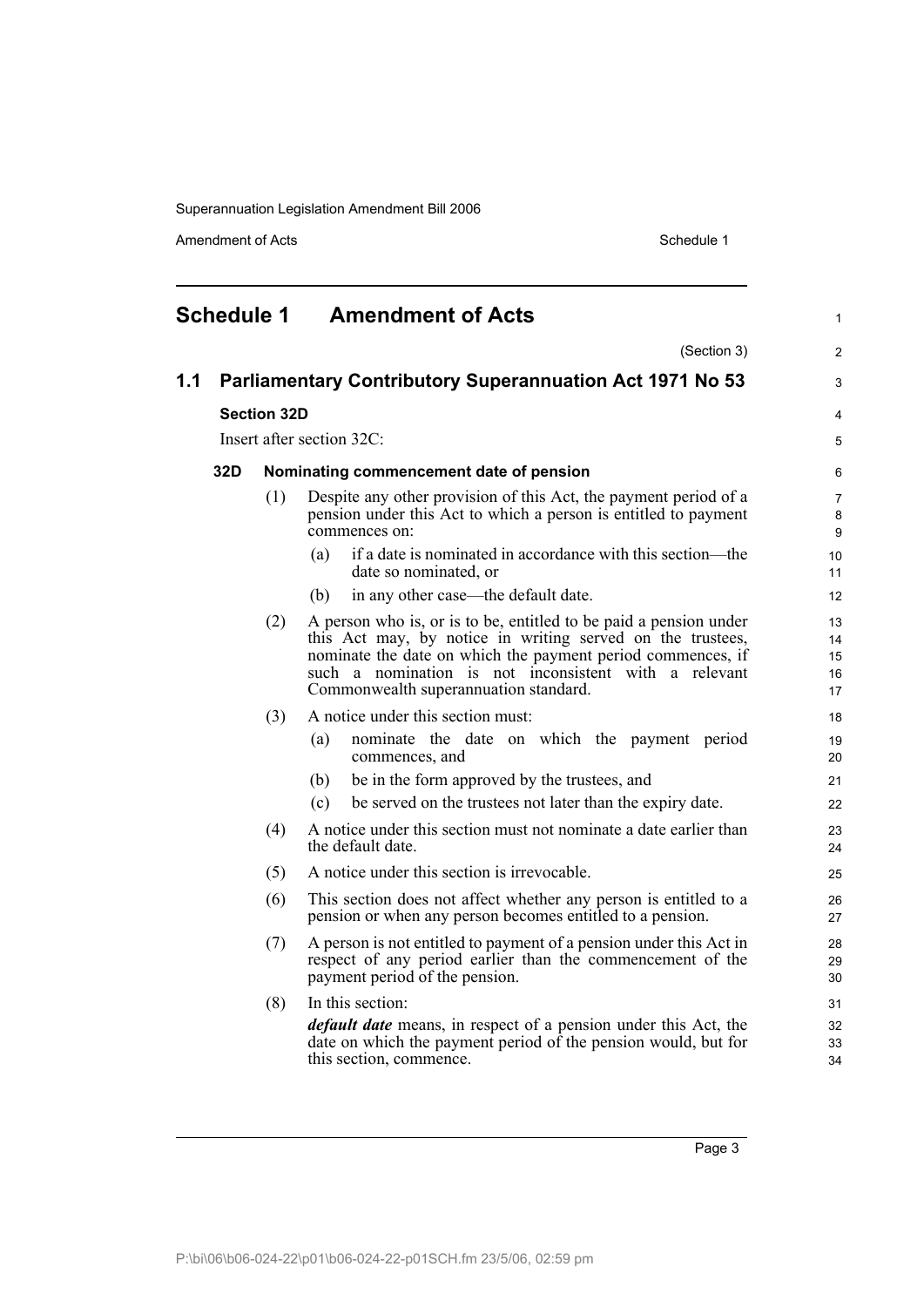|     |              | <i>expiry date</i> means, in respect of a pension under this Act, the date<br>that is 3 months after the default date in respect of the pension.<br><i>payment period</i> means, in respect of a pension under this Act, the<br>period for which the pension is to be paid.       | $\mathbf{1}$<br>$\overline{2}$<br>3<br>4       |
|-----|--------------|-----------------------------------------------------------------------------------------------------------------------------------------------------------------------------------------------------------------------------------------------------------------------------------|------------------------------------------------|
| 1.2 |              | Police Regulation (Superannuation) Act 1906 No 28                                                                                                                                                                                                                                 | 5                                              |
| [1] |              | Section 5B Contributor who is executive officer                                                                                                                                                                                                                                   | 6                                              |
|     |              | Insert "the whole of" after "commute" in section 5B (7A) (b).                                                                                                                                                                                                                     | $\overline{7}$                                 |
| [2] |              | Section 8 Determination of members medically unfit                                                                                                                                                                                                                                | 8                                              |
|     |              | Insert after section $8(2)$ :                                                                                                                                                                                                                                                     | 9                                              |
|     | (2A)         | For the purposes of subsection $(2)$ , the duties of the office in the<br>police force in which a member of the police force is then<br>employed includes (but is not limited to) the duties of a police<br>officer referred to in section 14 (1) of the <i>Police Act 1990</i> . | 10 <sup>°</sup><br>11<br>12 <sup>2</sup><br>13 |
| [3] |              | Section 8A Disengagement benefit for members aged between 45-55                                                                                                                                                                                                                   | 14                                             |
|     |              | Insert "wholly" after "force and had" in the definition of $\vec{E}$ in section 8A (5).                                                                                                                                                                                           | 15                                             |
|     |              |                                                                                                                                                                                                                                                                                   |                                                |
| [4] |              | <b>Section 9A Commencement of pension</b>                                                                                                                                                                                                                                         | 16                                             |
|     |              | Omit section 9A (4). Insert instead:                                                                                                                                                                                                                                              | 17                                             |
|     | (4)          | An annual superannuation allowance granted under section 10 to<br>a former member of the police force who resigned or retired is,<br>subject to this Act, payable as from:                                                                                                        | 18<br>19<br>20                                 |
|     |              | the date the former member lodged the application for the<br>(a)<br>allowance that was determined by STC certifying the<br>matters referred to in section 10B $(2)$ (b), or                                                                                                       | 21<br>22<br>23                                 |
|     |              | such earlier date as STC may determine if STC is satisfied<br>(b)<br>that there are exceptional circumstances that merit STC<br>doing so.                                                                                                                                         | 24<br>25<br>26                                 |
| [5] |              | <b>Section 9B Preserved benefit</b>                                                                                                                                                                                                                                               | 27                                             |
|     | $9B(6)(b)$ . | Insert "wholly" after "force and had" in the definition of $E$ in section                                                                                                                                                                                                         | 28<br>29                                       |
| [6] |              | Section 9B (6AA) (e), (6AB) and (6AC)                                                                                                                                                                                                                                             | 30                                             |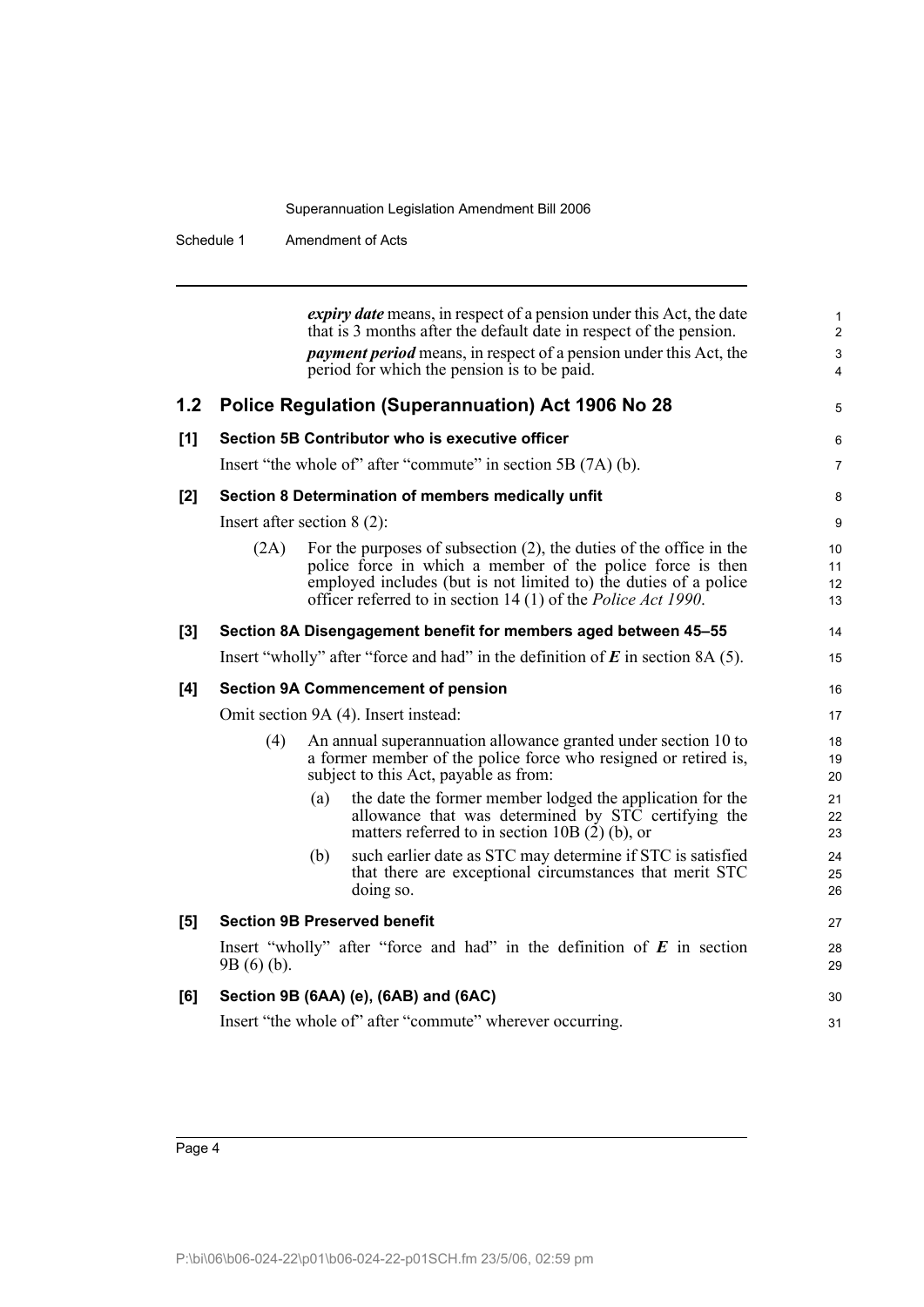Amendment of Acts Schedule 1

| [7]    |                       |     | Section 10 Superannuation allowance where member hurt on duty                                                                                                                                                                                                                                                                                                                  | 1                                |
|--------|-----------------------|-----|--------------------------------------------------------------------------------------------------------------------------------------------------------------------------------------------------------------------------------------------------------------------------------------------------------------------------------------------------------------------------------|----------------------------------|
|        |                       |     | Omit "would have been" from paragraph (b) of the definition of <i>disabled</i><br><i>member of the police force</i> in section $10(1)$ .                                                                                                                                                                                                                                       | $\boldsymbol{2}$<br>3            |
|        |                       |     | Insert instead "was".                                                                                                                                                                                                                                                                                                                                                          | 4                                |
| [8]    | Section 10 (1BA)      |     |                                                                                                                                                                                                                                                                                                                                                                                | 5                                |
|        |                       |     | Insert after section $10(1B)$ :                                                                                                                                                                                                                                                                                                                                                | 6                                |
|        | (1BA)                 |     | A superannuation allowance referred to in subsection (1A) or an<br>additional amount of a superannuation allowance referred to in<br>subsection (1D) is not payable to a disabled member of the police<br>force unless an application for payment of the allowance or<br>additional amount concerned is made:                                                                  | 7<br>$\bf 8$<br>9<br>10<br>11    |
|        |                       |     | before the member reaches the age of 60 years, or<br>(a)                                                                                                                                                                                                                                                                                                                       | 12                               |
|        |                       |     | not later than 5 years after the member resigns or retires,<br>(b)<br>whichever is the later.                                                                                                                                                                                                                                                                                  | 13<br>14                         |
|        |                       |     |                                                                                                                                                                                                                                                                                                                                                                                |                                  |
| [9]    | Section 10 (2) (a)    |     |                                                                                                                                                                                                                                                                                                                                                                                | 15                               |
|        |                       |     | Insert "wholly" before "commuted".                                                                                                                                                                                                                                                                                                                                             | 16                               |
| $[10]$ | <b>Section 10 (3)</b> |     |                                                                                                                                                                                                                                                                                                                                                                                | 17                               |
|        |                       |     | Insert after section $10(2)$ :                                                                                                                                                                                                                                                                                                                                                 | 18                               |
|        |                       | (3) | If a superannuation allowance payable to a former member of the<br>police force was partially commuted under Division 3, the<br>allowance payable under subsection (1A) in respect of the<br>member is to be reduced by the proportion that the commuted<br>part of the superannuation allowance bears to the whole of the<br>superannuation allowance.                        | 19<br>20<br>21<br>22<br>23<br>24 |
| $[11]$ | <b>Section 10A</b>    |     |                                                                                                                                                                                                                                                                                                                                                                                | 25                               |
|        |                       |     | Insert after section 10:                                                                                                                                                                                                                                                                                                                                                       | 26                               |
|        | <b>10A</b>            |     | Injury management program                                                                                                                                                                                                                                                                                                                                                      | 27                               |
|        |                       | (1) | STC is not to commence to pay a benefit otherwise payable under<br>section 10 in respect of a member of the police force if the<br>Commissioner of Police decides that a reasonable direction given<br>to the member in respect of the member's participation in an<br>injury management program has, as at the time of the decision,<br>not been complied with by the member. | 28<br>29<br>30<br>31<br>32<br>33 |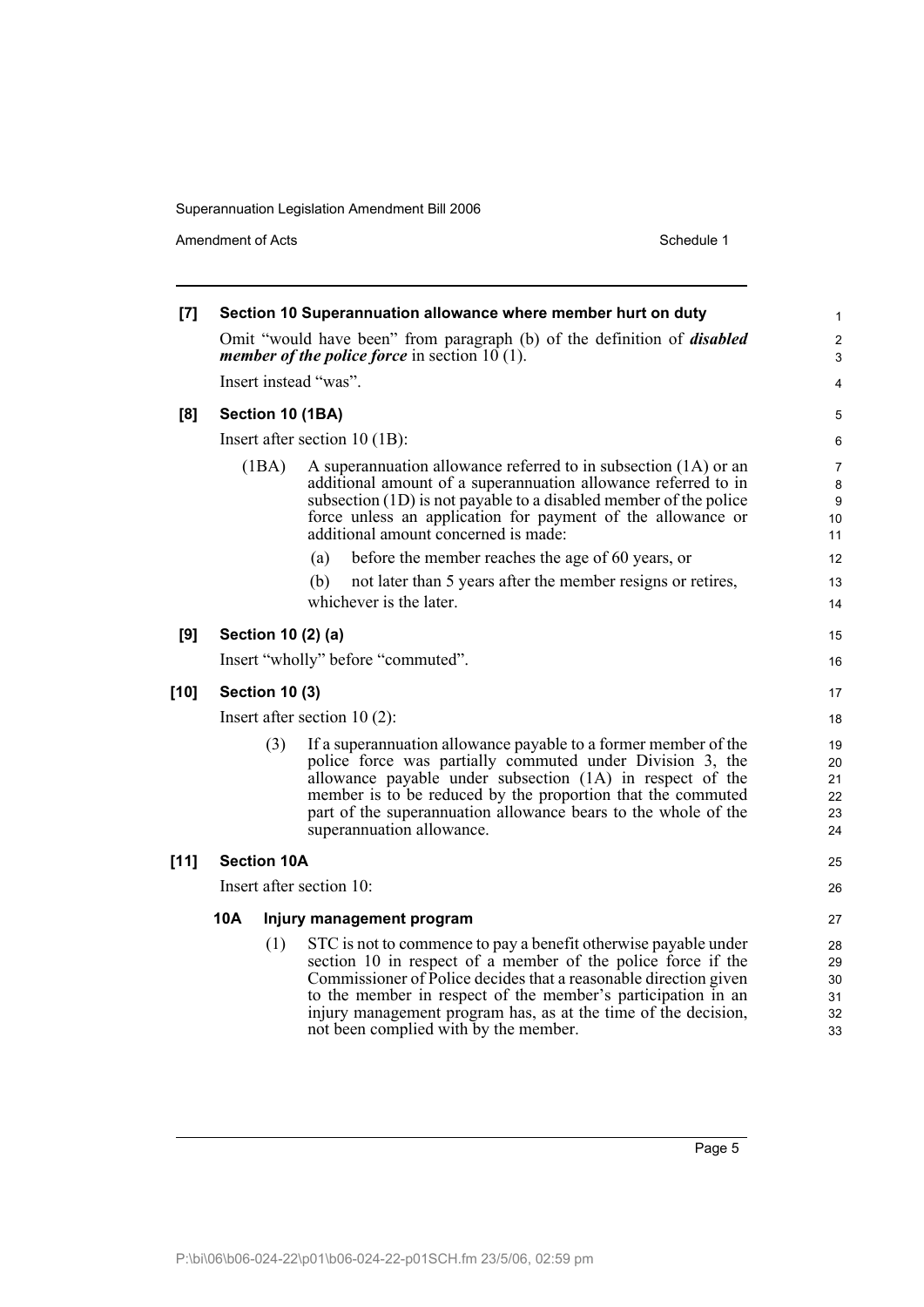|        | (2)                     | member. | If the Commissioner makes such a decision, the Commissioner<br>must give written notice of the decision to STC and to the                                                                                                                                                                                            | $\mathbf{1}$<br>2<br>3                   |
|--------|-------------------------|---------|----------------------------------------------------------------------------------------------------------------------------------------------------------------------------------------------------------------------------------------------------------------------------------------------------------------------|------------------------------------------|
|        | (3)                     |         | The Commissioner must not so decide unless:                                                                                                                                                                                                                                                                          | 4                                        |
|        |                         | (a)     | the injury management program was approved by the<br>Commissioner as being no less beneficial to participants in<br>the program than any comparable injury management<br>program under the Workplace Injury Management and<br><i>Workers Compensation Act 1998</i> applicable to members of<br>the police force, and | 5<br>6<br>$\overline{7}$<br>8<br>9<br>10 |
|        |                         | (b)     | the member failed to comply with a reasonable direction<br>given to the member in respect of the member's<br>participation in the program, and                                                                                                                                                                       | 11<br>12 <sup>2</sup><br>13              |
|        |                         | (c)     | the member was given a reasonable opportunity to comply,<br>and                                                                                                                                                                                                                                                      | 14<br>15                                 |
|        |                         | (d)     | the member was warned in writing that failure to comply<br>might result in the member not receiving a benefit under<br>this Act.                                                                                                                                                                                     | 16<br>17<br>18                           |
| $[12]$ | of whether hurt on duty |         | Section 10B Medical examination of disabled member and determination                                                                                                                                                                                                                                                 | 19<br>20                                 |
|        | $10B(1)$ .              |         | Insert "of the member at the time of the certification" after "mind" in section                                                                                                                                                                                                                                      | 21<br>22                                 |
| [13]   | Section 10B (2) (b)     |         |                                                                                                                                                                                                                                                                                                                      | 23                                       |
|        |                         |         | Omit "would have been". Insert instead "was".                                                                                                                                                                                                                                                                        | 24                                       |
| $[14]$ | Section 10B (2B)        |         |                                                                                                                                                                                                                                                                                                                      | 25                                       |
|        |                         |         | Omit "would have been" where firstly and secondly occurring.                                                                                                                                                                                                                                                         | 26                                       |
|        | Insert instead "was".   |         |                                                                                                                                                                                                                                                                                                                      | 27                                       |
| $[15]$ | Section 10B (2BA)       |         |                                                                                                                                                                                                                                                                                                                      | 28                                       |
|        |                         |         | Insert after section 10B (2B):                                                                                                                                                                                                                                                                                       | 29                                       |
|        | (2BA)                   | 1990.   | For the purposes of subsections $(2A)$ and $(2B)$ , the duties of the<br>office in the police force in which a member of the police force is<br>then or was employed includes (but is not limited to) the duties of<br>a police officer referred to in section 14 (1) of the <i>Police Act</i>                       | 30<br>31<br>32<br>33<br>34               |
|        |                         |         |                                                                                                                                                                                                                                                                                                                      |                                          |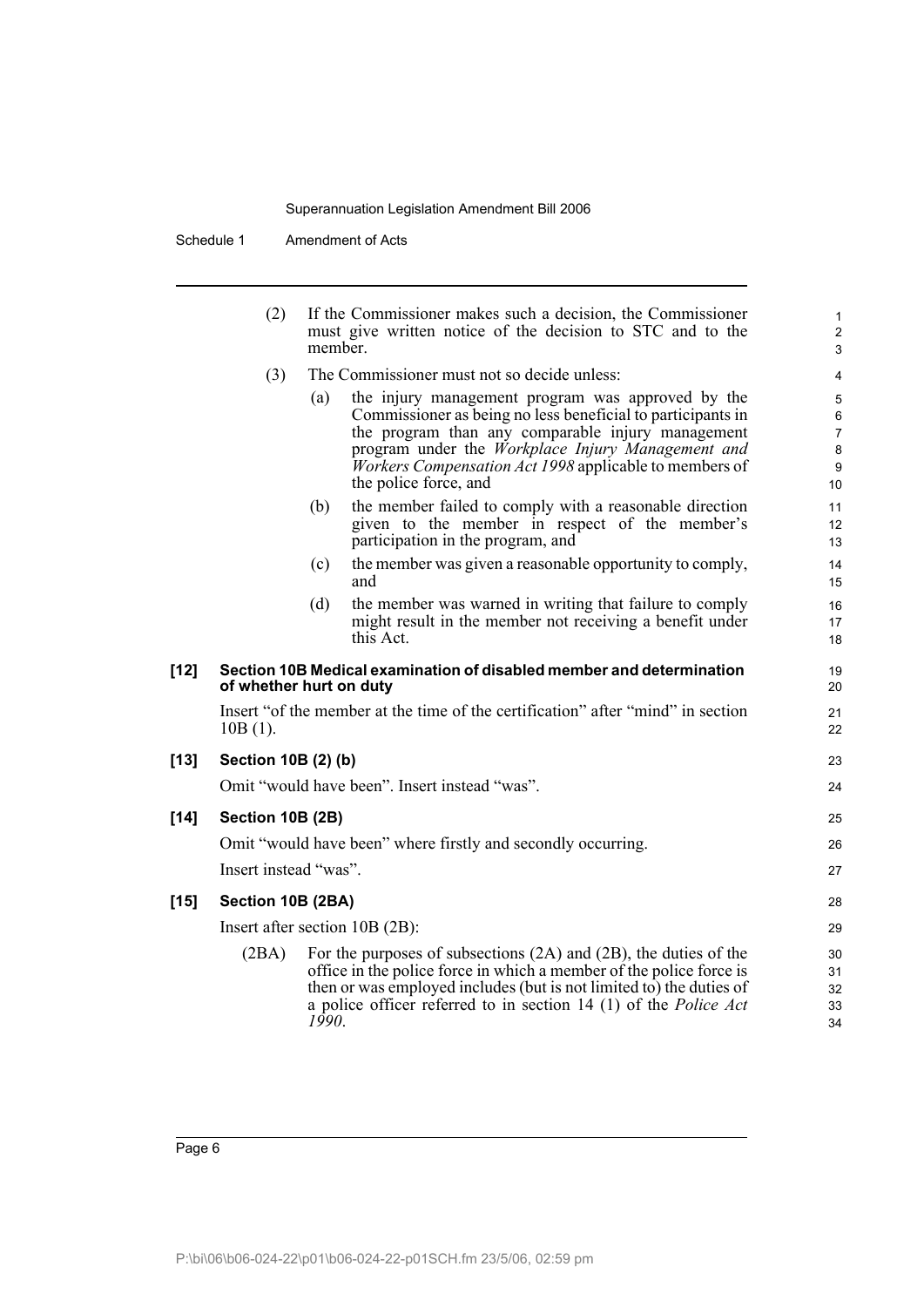Amendment of Acts Schedule 1

| $[16]$ | Section 10C Redemption of superannuation allowance granted to<br>disabled member                                                                                                                                                                                                                                                                                           | 1<br>$\overline{c}$                                     |
|--------|----------------------------------------------------------------------------------------------------------------------------------------------------------------------------------------------------------------------------------------------------------------------------------------------------------------------------------------------------------------------------|---------------------------------------------------------|
|        | Insert "the whole or part of" after "apply to" in section $10C(3)$ .                                                                                                                                                                                                                                                                                                       | 3                                                       |
| $[17]$ | Section 11 Grant of superannuation allowance to the surviving spouse<br>or de facto partner of a former member of the police force who dies after<br>the commencement of Schedule 1 (7) to the Police Regulation<br>(Superannuation) Amendment Act 1988                                                                                                                    | $\overline{\mathbf{4}}$<br>5<br>$\,6$<br>$\overline{7}$ |
|        | Insert "wholly" after "who has" in section $11(2)$ (b).                                                                                                                                                                                                                                                                                                                    | 8                                                       |
| $[18]$ | <b>Section 11 (3)</b>                                                                                                                                                                                                                                                                                                                                                      | 9                                                       |
|        | Insert after section 11 $(2)$ :                                                                                                                                                                                                                                                                                                                                            | 10                                                      |
|        | (3)<br>If a superannuation allowance payable to a former member of the<br>police force was partially commuted under Division 3, the<br>allowance payable under subsection (1) in respect of the death of<br>the member is to be reduced by the proportion that the commuted<br>part of the superannuation allowance bears to the whole of the<br>superannuation allowance. | 11<br>12<br>13<br>14<br>15<br>16                        |
|        |                                                                                                                                                                                                                                                                                                                                                                            |                                                         |
| $[19]$ | Section 11AA Grant of superannuation allowance to the surviving<br>spouse or de facto partner of a former member of the police force who<br>dies after the commencement of Schedule 1.4 [10] to the Superannuation<br><b>Legislation Amendment Act 1997</b>                                                                                                                | 17<br>18<br>19<br>20                                    |
|        | Insert "wholly" after "who has" in section 11AA (2) (b).                                                                                                                                                                                                                                                                                                                   | 21                                                      |
| [20]   | Section 11AA (3)                                                                                                                                                                                                                                                                                                                                                           | 22                                                      |
|        | Insert after section $11AA(2)$ :                                                                                                                                                                                                                                                                                                                                           | 23                                                      |
|        | (3)<br>If a superannuation allowance payable to a former member of the<br>police force was partially commuted under Division 3, the<br>allowance payable under subsection (1) in respect of the death of<br>the member is to be reduced by the proportion that the commuted<br>part of the superannuation allowance bears to the whole of the<br>superannuation allowance. | 24<br>25<br>26<br>27<br>28<br>29                        |
| $[21]$ | Section 11D Grant of superannuation allowance to surviving spouse or<br>de facto partner of certain former members                                                                                                                                                                                                                                                         | 30<br>31                                                |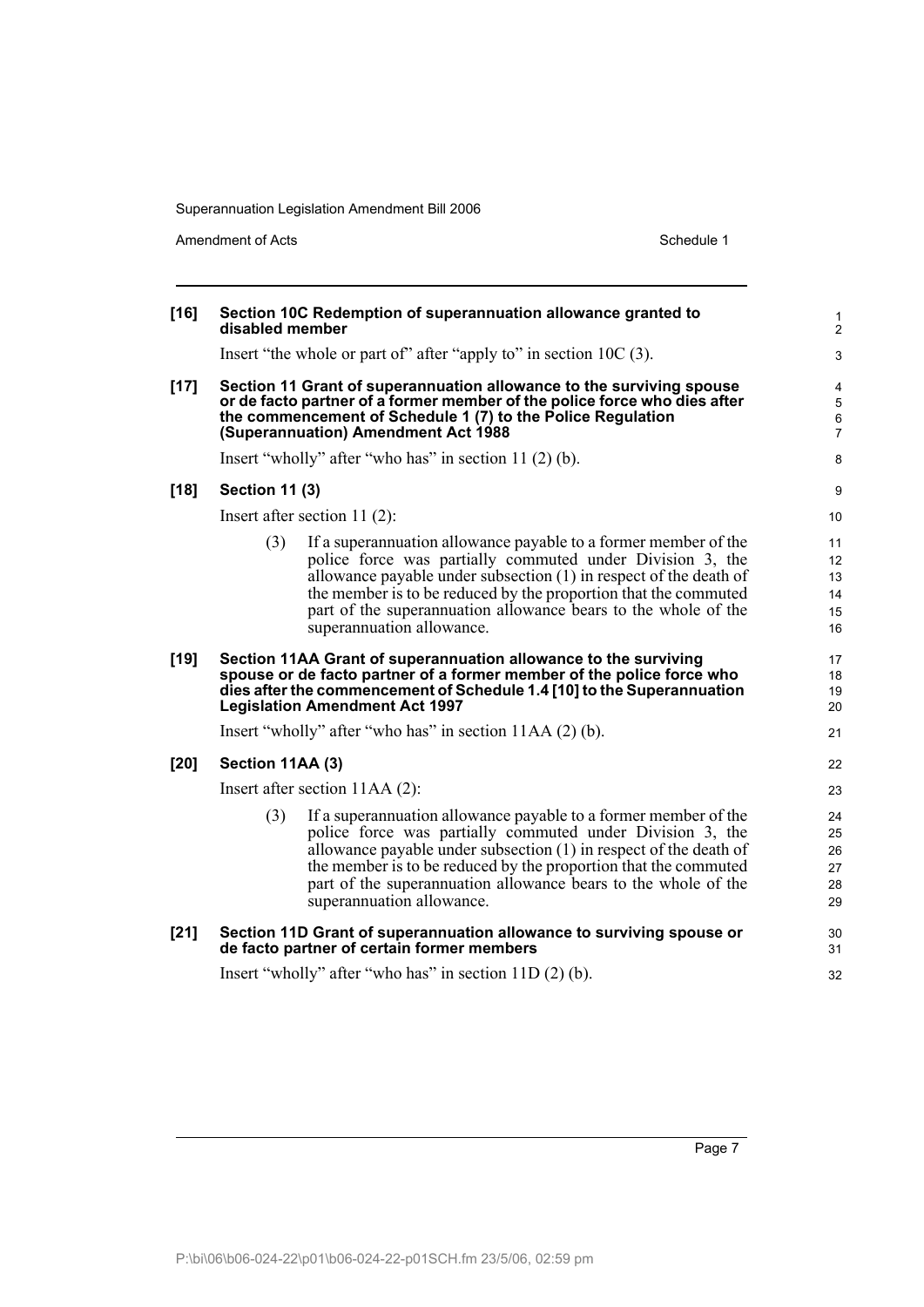Schedule 1 Amendment of Acts

| $[22]$ | Section 11D (2A)      |                                                                                                                                                                                                                                                                                                                                                                                                  | 1                                                             |
|--------|-----------------------|--------------------------------------------------------------------------------------------------------------------------------------------------------------------------------------------------------------------------------------------------------------------------------------------------------------------------------------------------------------------------------------------------|---------------------------------------------------------------|
|        |                       | Insert after section $11D(2)$ :                                                                                                                                                                                                                                                                                                                                                                  | $\overline{c}$                                                |
|        | (2A)                  | If a superannuation allowance payable to a former member of the<br>police force was partially commuted under Division 3, the<br>allowance payable under subsection $(1)$ in respect of the death of<br>the member is to be reduced by the proportion that the commuted<br>part of the superannuation allowance bears to the whole of the<br>superannuation allowance.                            | 3<br>$\overline{\mathbf{4}}$<br>5<br>6<br>$\overline{7}$<br>8 |
| $[23]$ |                       | Section 12 Superannuation allowance where a member or former<br>member dies as a result of being hurt on duty                                                                                                                                                                                                                                                                                    | 9<br>10                                                       |
|        |                       | Insert "wholly" before "commuted" in section $12 (1D) (a)$ .                                                                                                                                                                                                                                                                                                                                     | 11                                                            |
| $[24]$ | <b>Section 12 (2)</b> |                                                                                                                                                                                                                                                                                                                                                                                                  | 12                                                            |
|        |                       | Insert after section $12 \text{ (1D)}$ :                                                                                                                                                                                                                                                                                                                                                         | 13                                                            |
|        | (2)                   | If a superannuation allowance payable to a member or former<br>member of the police force was partially commuted under<br>Division 3, the allowance payable under subsection $(1)$ in respect<br>of the death of the member or former member is to be reduced by<br>the proportion that the commuted part of the superannuation<br>allowance bears to the whole of the superannuation allowance. | 14<br>15<br>16<br>17<br>18<br>19                              |
| $[25]$ |                       | Section 12A Allowance in respect of certain children                                                                                                                                                                                                                                                                                                                                             | 20                                                            |
|        |                       | Insert "wholly" before "commuted" in section 12A (2B) (a).                                                                                                                                                                                                                                                                                                                                       | 21                                                            |
| $[26]$ |                       | Section 14J Commutation on normal or early retirement of member                                                                                                                                                                                                                                                                                                                                  | 22                                                            |
|        |                       | Omit section 14J (2). Insert instead:                                                                                                                                                                                                                                                                                                                                                            | 23                                                            |
|        | (2)                   | A person who becomes entitled to a superannuation allowance to<br>which this section applies may, on becoming so entitled,<br>commute the whole or part of that allowance.                                                                                                                                                                                                                       | 24<br>25<br>26                                                |
|        | (2A)                  | A person who is entitled to a superannuation allowance to which<br>this section applies and who has not previously commuted the<br>allowance under this section may commute the whole or part of<br>that allowance on the day on which the person attains 60 years of<br>age.                                                                                                                    | 27<br>28<br>29<br>30<br>31                                    |
| $[27]$ | Section 14J (3)       |                                                                                                                                                                                                                                                                                                                                                                                                  | 32                                                            |
|        |                       | Insert "under this section" after "allowance".                                                                                                                                                                                                                                                                                                                                                   | 33                                                            |
| $[28]$ | Section 14J (3A)      |                                                                                                                                                                                                                                                                                                                                                                                                  | 34                                                            |
|        |                       | Omit "such an election". Insert instead "an election under subsection (2)".                                                                                                                                                                                                                                                                                                                      | 35                                                            |
|        |                       |                                                                                                                                                                                                                                                                                                                                                                                                  |                                                               |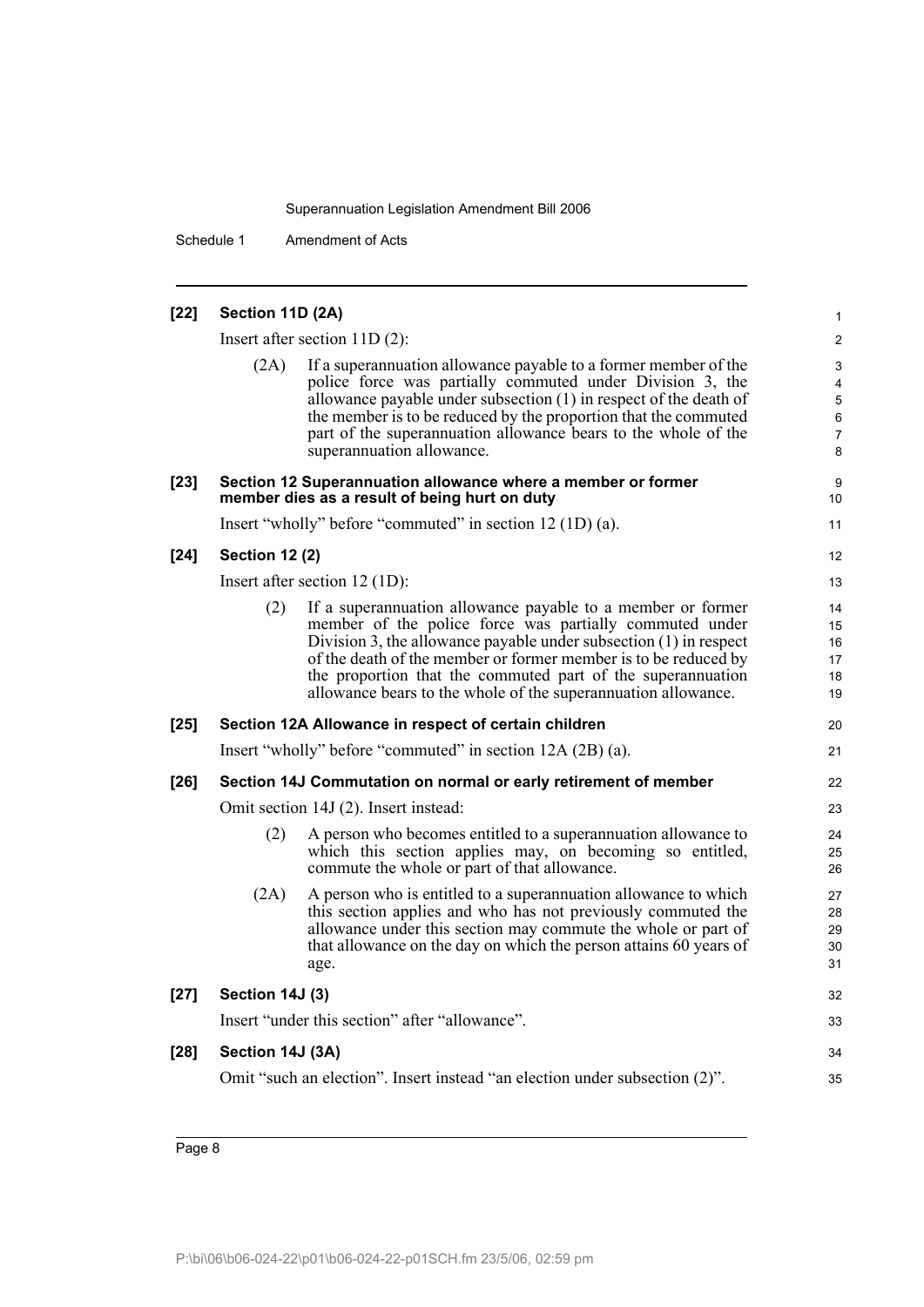Amendment of Acts Schedule 1

| $[29]$ |     | Section 14J (3B)   |                                                                                                                                                                                                                                                                                                                                                                                                                                                                                                                               | $\mathbf{1}$                               |
|--------|-----|--------------------|-------------------------------------------------------------------------------------------------------------------------------------------------------------------------------------------------------------------------------------------------------------------------------------------------------------------------------------------------------------------------------------------------------------------------------------------------------------------------------------------------------------------------------|--------------------------------------------|
|        |     |                    | Insert after section 14J (3A):                                                                                                                                                                                                                                                                                                                                                                                                                                                                                                | 2                                          |
|        |     | (3B)               | The date on which an election under subsection (2A) is to take<br>effect is to be the day the person making the election attains the<br>age of 60, irrespective of the date on which the election is made.                                                                                                                                                                                                                                                                                                                    | 3<br>4<br>5                                |
| $[30]$ |     | Section 14J (4)    |                                                                                                                                                                                                                                                                                                                                                                                                                                                                                                                               | 6                                          |
|        |     |                    | Omit the subsection. Insert instead:                                                                                                                                                                                                                                                                                                                                                                                                                                                                                          | 7                                          |
|        |     | (4)                | If a person elects to commute a superannuation allowance under<br>this section, the lump sum payable from the Fund to the person is<br>to be calculated by multiplying the attributed salary of office of<br>the person by the appropriate commutation factor listed in<br>Schedule 3 and by the equivalent service ratio for the person as at<br>the date the person retired and, in the case of a partial<br>commutation, by the proportion that the commuted part of the<br>allowance bears to the whole of the allowance. | 8<br>9<br>10<br>11<br>12<br>13<br>14<br>15 |
| $[31]$ |     | <b>Section 14K</b> |                                                                                                                                                                                                                                                                                                                                                                                                                                                                                                                               | 16                                         |
|        |     |                    | Omit the section. Insert instead:                                                                                                                                                                                                                                                                                                                                                                                                                                                                                             | 17                                         |
|        | 14K |                    | Commutation on discharge of disabled member                                                                                                                                                                                                                                                                                                                                                                                                                                                                                   | 18                                         |
|        |     | (1)                | This section applies to a superannuation allowance payable to a                                                                                                                                                                                                                                                                                                                                                                                                                                                               | 19                                         |
|        |     |                    | disabled member of the police force under:                                                                                                                                                                                                                                                                                                                                                                                                                                                                                    | 20                                         |
|        |     |                    | section 7, or<br>(a)                                                                                                                                                                                                                                                                                                                                                                                                                                                                                                          | 21                                         |
|        |     |                    | section 10.<br>(b)                                                                                                                                                                                                                                                                                                                                                                                                                                                                                                            | 22                                         |
|        |     | (2)                | A person who is entitled to a superannuation allowance to which<br>this section applies and who has not previously commuted the<br>allowance under this section may commute the whole or part of<br>that allowance on:                                                                                                                                                                                                                                                                                                        | 23<br>24<br>25<br>26                       |
|        |     |                    | (a)<br>the day on which the person attains 55 years of age, or                                                                                                                                                                                                                                                                                                                                                                                                                                                                | 27                                         |
|        |     |                    | (b)<br>the day on which the person becomes entitled to that<br>allowance,                                                                                                                                                                                                                                                                                                                                                                                                                                                     | 28<br>29                                   |
|        |     |                    | whichever is the later.                                                                                                                                                                                                                                                                                                                                                                                                                                                                                                       | 30                                         |
|        |     | (3)                | The date on which an election under subsection (2) is to take<br>effect is to be:                                                                                                                                                                                                                                                                                                                                                                                                                                             | 31<br>32                                   |
|        |     |                    | the day on which the person attains 55 years of age, or<br>(a)                                                                                                                                                                                                                                                                                                                                                                                                                                                                | 33                                         |
|        |     |                    | (b)<br>the day on which the person became entitled to that<br>allowance,                                                                                                                                                                                                                                                                                                                                                                                                                                                      | 34<br>35                                   |
|        |     |                    | whichever is the later.                                                                                                                                                                                                                                                                                                                                                                                                                                                                                                       | 36                                         |
|        |     |                    |                                                                                                                                                                                                                                                                                                                                                                                                                                                                                                                               |                                            |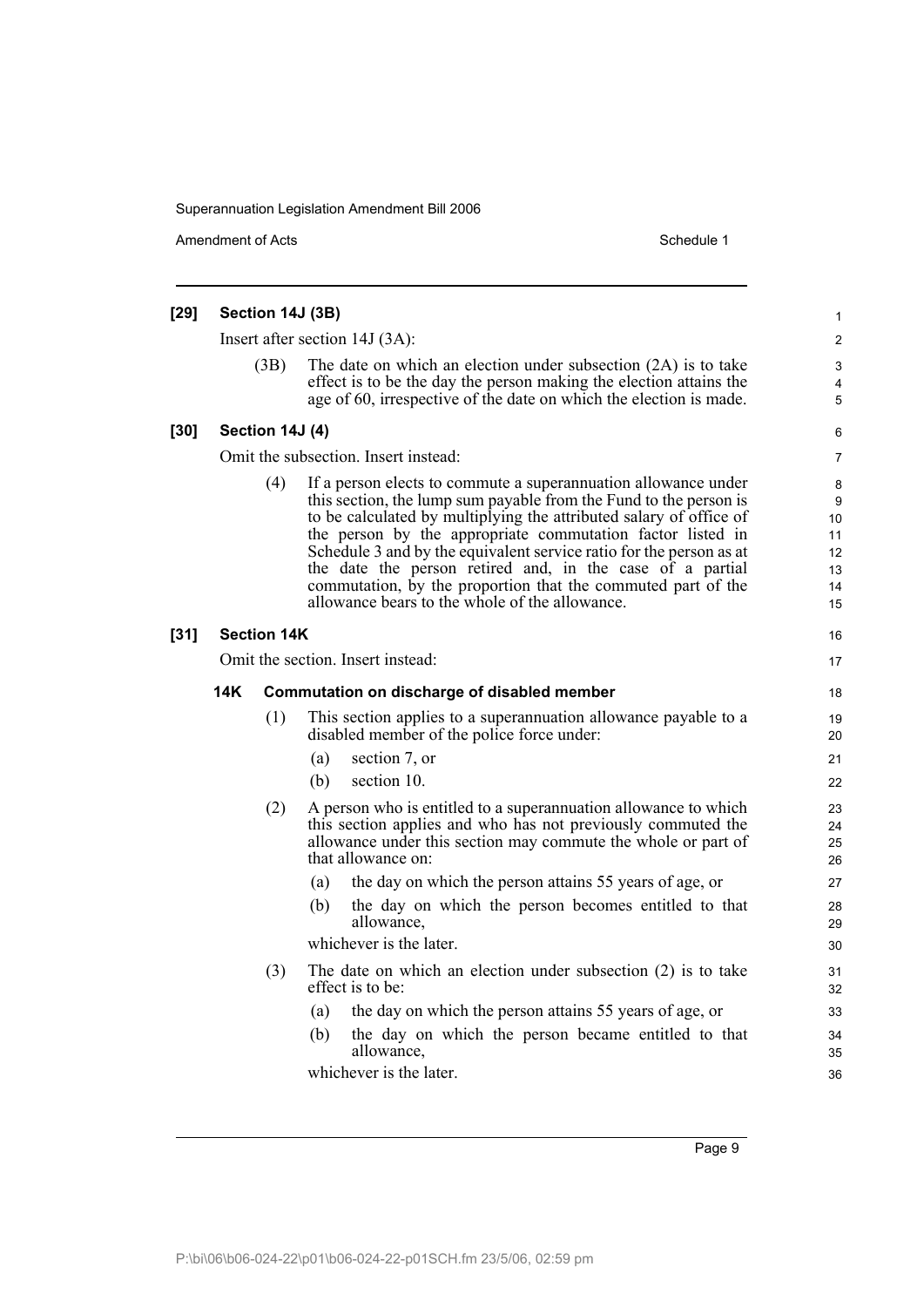Schedule 1 Amendment of Acts

(4) A person who is entitled to a superannuation allowance to which this section applies and who has not previously commuted the allowance under this section may commute the whole or part of that allowance on the day on which the person attains 60 years of age.

- (5) The date on which an election under subsection (4) is to take effect is to be the day on which the person attains 60 years of age.
- (6) If a disabled member of the police force, having been paid a superannuation allowance under section 7 or a gratuity under section 14, is granted a hurt-on-duty allowance under section 10 after having attained the age of 60 years, the member may, as the case requires, commute to a lump sum:
	- (a) the difference (if any) between the allowance granted under section 10 (1A) (a) and the superannuation allowance paid to that member under section 7, or
	- (b) the balance (if any) of the allowance granted under section 10 (1A) (a) after an appropriate adjustment has been made for the repayment of the gratuity that has been paid to that member under section 14.
- (7) If a disabled member of the police force, having been granted an additional amount of allowance under section 10 (1A) (b) or (c), elects to commute to a lump sum an allowance under section 10 (1A) in accordance with subsection (6), the member must commute the additional amount to the extent that it has not already been commuted to a lump sum under section 10C.
- (8) If a disabled member of the police force makes no election to commute to a lump sum an allowance granted under section 10 (1A) because the member has already elected to commute an equivalent allowance payable under section 7, the member is, for the purposes of subsection (7), to be treated as having elected to commute the first-mentioned allowance in accordance with subsection  $(6)$ .
- (9) The date on which an election under subsection (6) takes effect is the date on which the election is made.
- (10) A person wishing to commute a superannuation allowance under subsection  $(2)$ ,  $(4)$  or  $(6)$  must lodge the election to do so with STC in the form and within the time required by STC.
- (11) If a person elects to commute a superannuation allowance under this section, the lump sum payable from the Fund to the person is to be calculated by multiplying the annual superannuation allowance payable at the time the election takes effect by the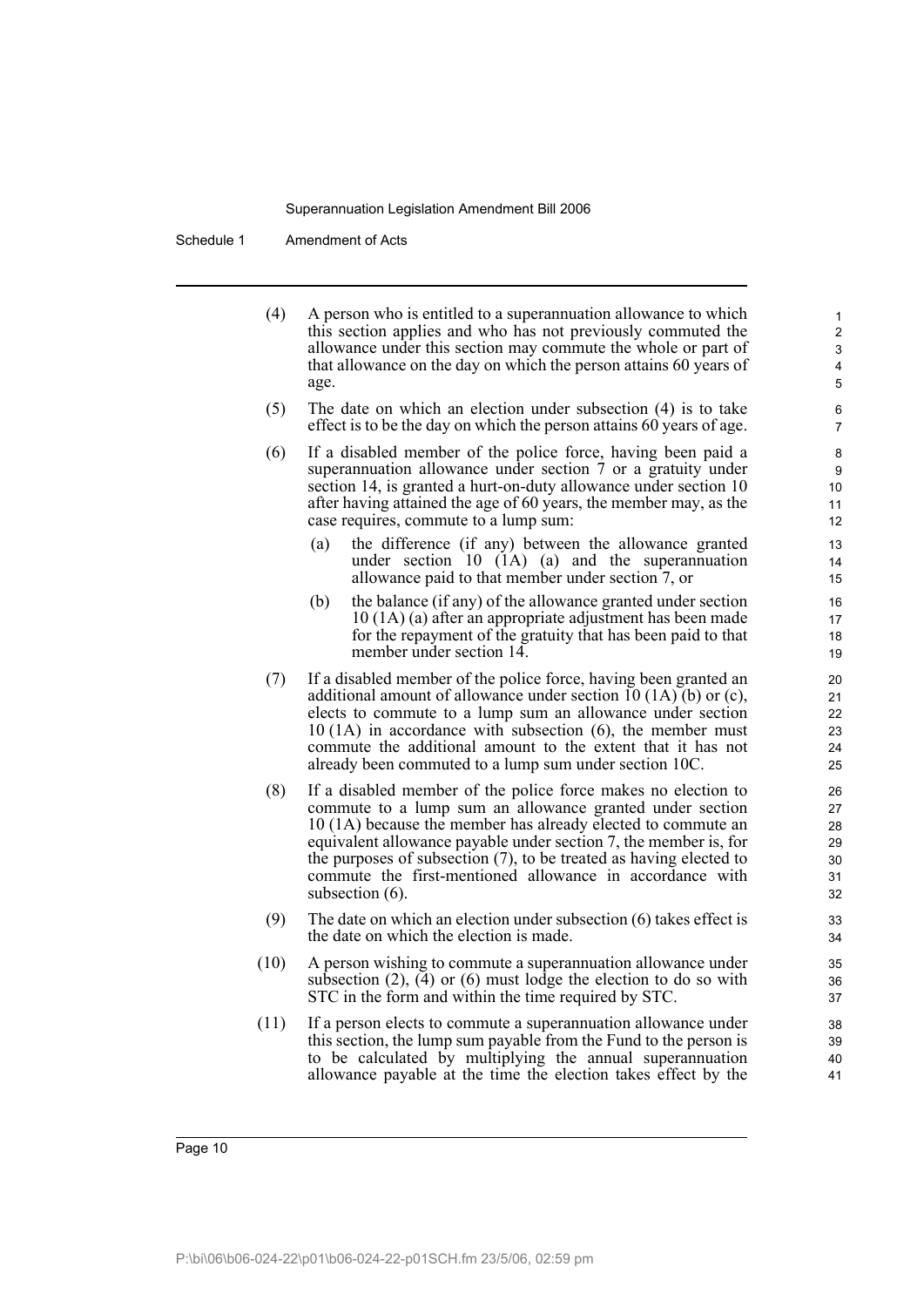Amendment of Acts **Amendment of Acts** Schedule 1

appropriate commutation factor listed in the Table to this subsection and, in the case of a partial commutation, by the proportion that the commuted part of the allowance (including any additional allowance amount commuted under subsection (7)) bears to the whole of the allowance.

| Age at time commutation election<br>takes effect | <b>Commutation</b><br>factor |
|--------------------------------------------------|------------------------------|
| 55                                               | 11.82                        |
| 56                                               | 11.64                        |
| 57                                               | 11.46                        |
| 58                                               | 11.28                        |
| 59                                               | 11.10                        |
| 60 or older                                      | 10.92                        |

(12) If STC has made a determination under section 14AA in relation to a lump sum resulting from the commutation of a superannuation allowance to which this section applies, the lump sum is reduced by the amount specified in STC's determination.

#### **[32] Section 21 Determination by District Court**

Insert "10A  $(1)$ ," after "section" in section 21 $(1)$  $(b)$ .

#### **[33] Section 23D**

Insert after section 23C:

#### **23D Nominating commencement date of superannuation allowance**

- (1) Despite any other provision of this Act, the payment period of a superannuation allowance under this Act to which a person is entitled to payment commences on:
	- (a) if a date is nominated in accordance with this section—the date so nominated, or
	- (b) in any other case—the default date.
- (2) A person who is, or is to be, entitled to be paid a superannuation allowance under this Act may, by notice in writing served on STC, nominate the date on which the payment period commences, if such a nomination is not inconsistent with a relevant Commonwealth superannuation standard.

Page 11

12 13

1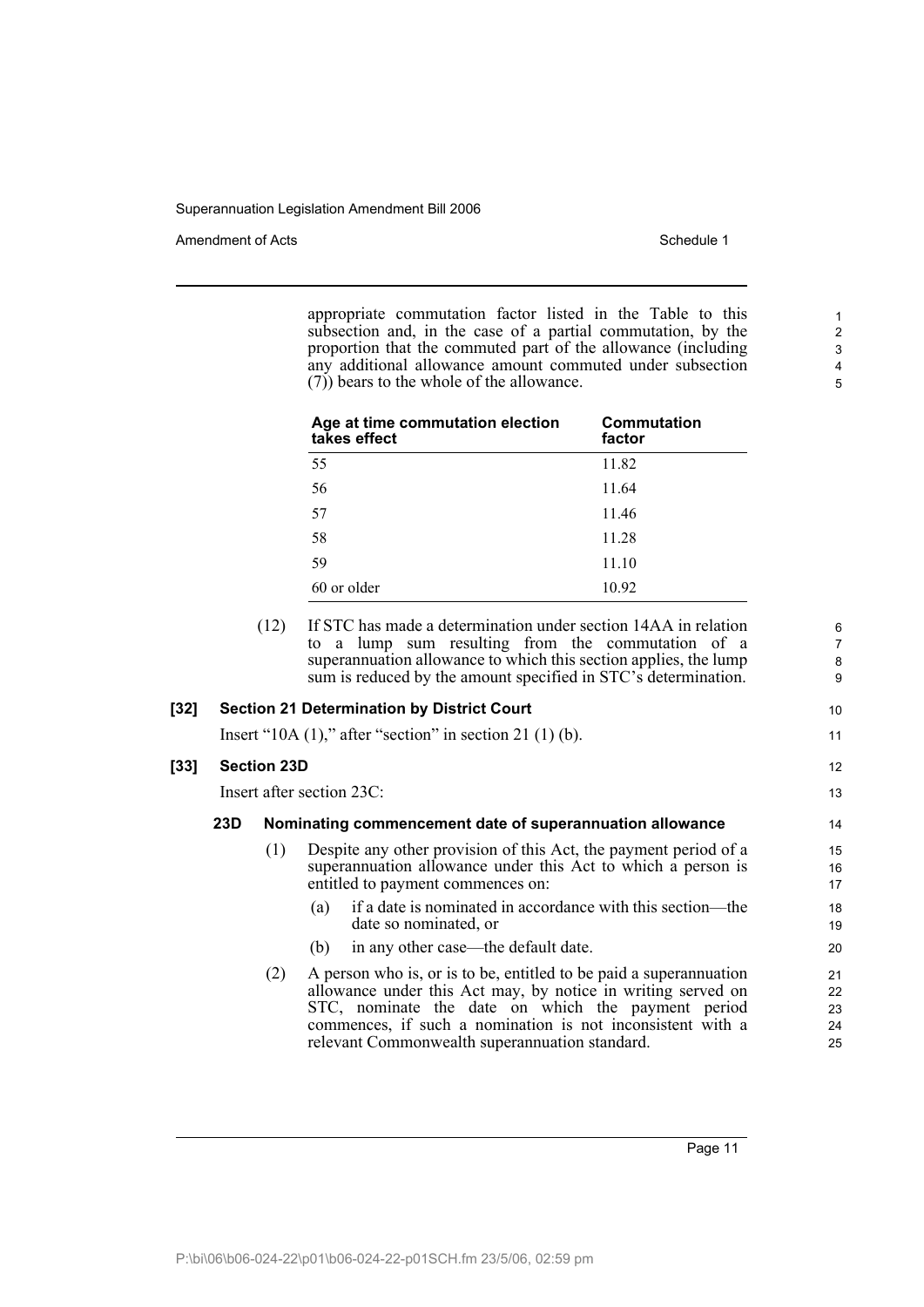| (3) | A notice under this section must:                                                                                                                                                      | 1                                                                                                                                                                                                                                                                                                                                             |
|-----|----------------------------------------------------------------------------------------------------------------------------------------------------------------------------------------|-----------------------------------------------------------------------------------------------------------------------------------------------------------------------------------------------------------------------------------------------------------------------------------------------------------------------------------------------|
|     | nominate the date on which the payment period<br>(a)<br>commences, and                                                                                                                 | 2<br>3                                                                                                                                                                                                                                                                                                                                        |
|     | be in the form approved by STC, and<br>(b)                                                                                                                                             | 4                                                                                                                                                                                                                                                                                                                                             |
|     | be served on STC not later than the expiry date.<br>(c)                                                                                                                                | 5                                                                                                                                                                                                                                                                                                                                             |
| (4) | A notice under this section must not nominate a date earlier than<br>the default date.                                                                                                 | 6<br>$\overline{7}$                                                                                                                                                                                                                                                                                                                           |
| (5) | A notice under this section is irrevocable.                                                                                                                                            | 8                                                                                                                                                                                                                                                                                                                                             |
| (6) | This section does not affect whether any person is entitled to a<br>superannuation allowance or when any person becomes entitled<br>to a superannuation allowance.                     | 9<br>10<br>11                                                                                                                                                                                                                                                                                                                                 |
| (7) | A person is not entitled to payment of a superannuation<br>allowance under this Act in respect of any period earlier than the<br>commencement of the payment period of the allowance.  | 12<br>13<br>14                                                                                                                                                                                                                                                                                                                                |
| (8) | In this section:                                                                                                                                                                       | 15                                                                                                                                                                                                                                                                                                                                            |
|     | <i>default date</i> means, in respect of a superannuation allowance<br>under this Act, the date on which the payment period of the<br>allowance would, but for this section, commence. | 16<br>17<br>18                                                                                                                                                                                                                                                                                                                                |
|     | expiry date means, in respect of a superannuation allowance<br>under this Act, the date that is 3 months after the default date in<br>respect of the allowance.                        | 19<br>20<br>21                                                                                                                                                                                                                                                                                                                                |
|     | <i>payment period</i> means, in respect of a superannuation allowance<br>under this Act, the period for which the allowance under this Act<br>is to be paid.                           | 22<br>23<br>24                                                                                                                                                                                                                                                                                                                                |
|     |                                                                                                                                                                                        | 25<br>26                                                                                                                                                                                                                                                                                                                                      |
|     |                                                                                                                                                                                        | 27                                                                                                                                                                                                                                                                                                                                            |
|     |                                                                                                                                                                                        | 28                                                                                                                                                                                                                                                                                                                                            |
|     |                                                                                                                                                                                        | 29                                                                                                                                                                                                                                                                                                                                            |
|     |                                                                                                                                                                                        | 30                                                                                                                                                                                                                                                                                                                                            |
|     | Superannuation Legislation Amendment Act 2006, but only to the<br>extent to which it amends this Act                                                                                   | 31<br>32                                                                                                                                                                                                                                                                                                                                      |
|     |                                                                                                                                                                                        | Schedule 3 Lump sum benefits for normal or early retirement-<br>commutation factors (multiples of attributed final salary of office)<br>Omit the heading to the Column "Age at exit".<br>Insert instead "Age at date election takes effect".<br><b>Schedule 6 Savings and transitional provisions</b><br>Insert at the end of clause $1(1)$ : |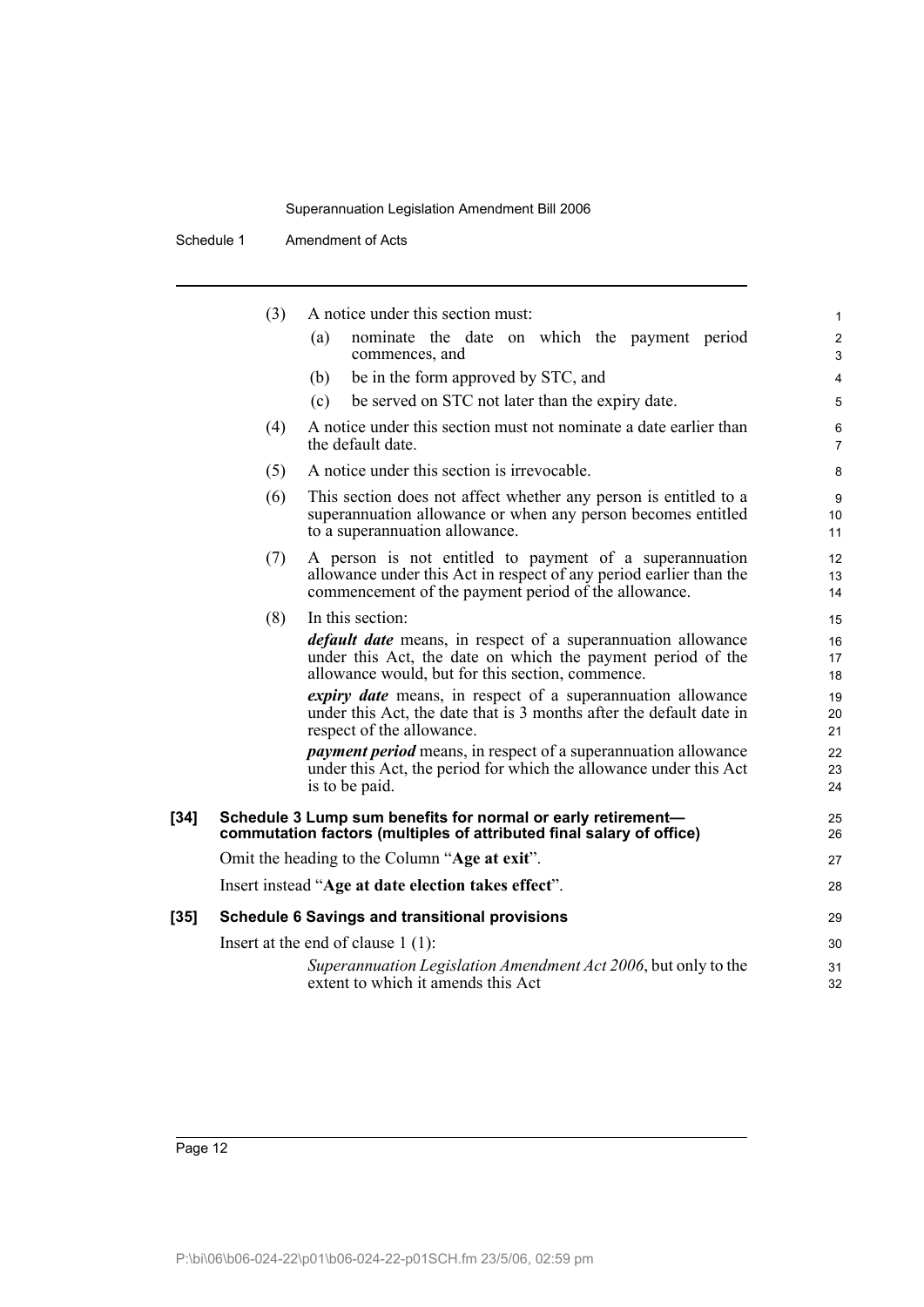Amendment of Acts Schedule 1

| [36] |                         |      | Schedule 6, Part 9                                                                                                                                                                                                                                                                                                                      | 1                                         |
|------|-------------------------|------|-----------------------------------------------------------------------------------------------------------------------------------------------------------------------------------------------------------------------------------------------------------------------------------------------------------------------------------------|-------------------------------------------|
|      | Insert after Part 8:    |      |                                                                                                                                                                                                                                                                                                                                         | $\overline{2}$                            |
|      |                         |      |                                                                                                                                                                                                                                                                                                                                         |                                           |
|      | Part 9                  |      | <b>Superannuation Legislation Amendment</b>                                                                                                                                                                                                                                                                                             | 3                                         |
|      |                         |      | <b>Act 2006</b>                                                                                                                                                                                                                                                                                                                         | 4                                         |
|      | 28                      |      | Certification not invalid if in compliance with Act as amended                                                                                                                                                                                                                                                                          | 5                                         |
|      |                         |      | A certification given by STC under section 10B (2A) or (2B) is<br>not invalid merely because of a failure to comply with this Act as<br>in force before the commencement of an amendment made to this<br>Act by the Superannuation Legislation Amendment Act 2006, if<br>the certification was given before that commencement and would | 6<br>$\overline{7}$<br>$\bf 8$<br>9<br>10 |
|      |                         |      | have been valid had it been given under this Act as in force after<br>that commencement.                                                                                                                                                                                                                                                | 11<br>12 <sup>2</sup>                     |
|      | 29                      |      | Commutation of allowance of disabled member already 55 or older                                                                                                                                                                                                                                                                         | 13                                        |
|      |                         | (1)  | A person who:                                                                                                                                                                                                                                                                                                                           | 14                                        |
|      |                         |      | is entitled to a superannuation allowance to which section<br>(a)<br>14K applies, and                                                                                                                                                                                                                                                   | 15<br>16                                  |
|      |                         |      | has not previously commuted the allowance under that<br>(b)<br>section, and                                                                                                                                                                                                                                                             | 17<br>18                                  |
|      |                         |      | had attained the age of 55 before the commencement of<br>(c)<br>section 14K, as inserted by the<br>Superannuation<br>Legislation Amendment Act 2006, and                                                                                                                                                                                | 19<br>20<br>21                            |
|      |                         |      | is not 60 years of age or older,<br>(d)                                                                                                                                                                                                                                                                                                 | 22                                        |
|      |                         |      | may commute the whole or part of that allowance, in accordance<br>with section 14K, on that commencement.                                                                                                                                                                                                                               | 23<br>24                                  |
|      |                         | (2)  | The date on which an election under subclause $(1)$ is to take effect<br>is to be the day of that commencement.                                                                                                                                                                                                                         | 25<br>26                                  |
| 1.3  | 1987 No 212             |      | <b>State Authorities Non-contributory Superannuation Act</b>                                                                                                                                                                                                                                                                            | 27<br>28                                  |
| [1]  | <b>Section 4 Salary</b> |      |                                                                                                                                                                                                                                                                                                                                         | 29                                        |
|      |                         |      | Insert after section $4 (1B)$ :                                                                                                                                                                                                                                                                                                         | 30                                        |
|      |                         | (1C) | Despite subsection (1), the regulations may provide that the<br>salary of an employee or class of employees (other than an<br>executive officer) for the purposes of this Act is to be determined<br>in the manner prescribed by the regulations.                                                                                       | 31<br>32<br>33<br>34                      |
|      |                         |      |                                                                                                                                                                                                                                                                                                                                         |                                           |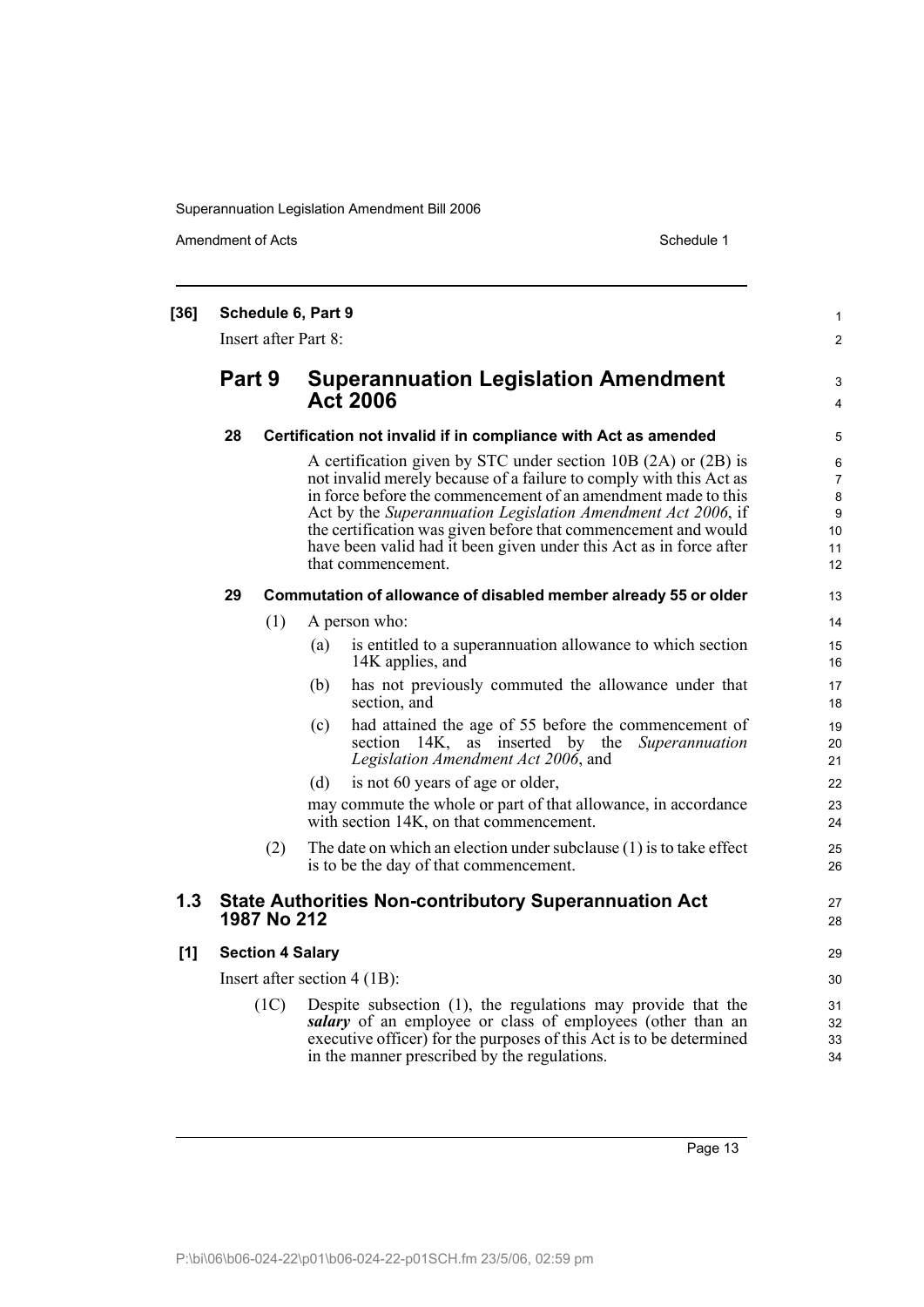|     | (1D)                         |            | A regulation may be made under subsection (1C) only if the<br>Minister and the Treasurer certify in writing that:                                                                                                                                                                                      | 1<br>$\overline{c}$        |
|-----|------------------------------|------------|--------------------------------------------------------------------------------------------------------------------------------------------------------------------------------------------------------------------------------------------------------------------------------------------------------|----------------------------|
|     |                              | (a)        | there has been a change in the basis on which the<br>remuneration of the employee or class of employees is<br>determined, and                                                                                                                                                                          | 3<br>4<br>5                |
|     |                              | (b)        | the effect of that change is to change the basis of<br>remuneration to an annualised one, and                                                                                                                                                                                                          | 6<br>$\overline{7}$        |
|     |                              | (c)        | the effect of the regulation is not to reduce the benefits that<br>would have accrued under this Act to the employee or class<br>of employees, had there been no change in the basis of<br>remuneration, and                                                                                           | 8<br>9<br>10<br>11         |
|     |                              | (d)        | the making of the regulation and associated arrangements<br>will not result in a greater financial cost to the Government<br>than if the regulation and associated arrangements were<br>not made.                                                                                                      | 12<br>13<br>14<br>15       |
| [2] | <b>Section 4B</b>            |            |                                                                                                                                                                                                                                                                                                        | 16                         |
|     | Insert after section 4A:     |            |                                                                                                                                                                                                                                                                                                        | 17                         |
|     | 4B                           |            | Salary not to be affected by salary sacrifice                                                                                                                                                                                                                                                          | 18                         |
|     |                              |            | Despite sections 4 and 4A, the making of a salary sacrifice<br>contribution within the meaning of the State Authorities<br>Superannuation Act 1987 in respect of an employee does not<br>affect the amount that would otherwise constitute the salary of<br>the employee for the purposes of this Act. | 19<br>20<br>21<br>22<br>23 |
| [3] |                              |            | <b>Schedule 5 Savings and transitional provisions</b>                                                                                                                                                                                                                                                  | 24                         |
|     |                              |            | Insert at the end of clause $1(1)$ :                                                                                                                                                                                                                                                                   | 25                         |
|     |                              |            | Superannuation Legislation Amendment Act 2006, but only to the<br>extent to which it amends this Act                                                                                                                                                                                                   | 26<br>27                   |
| 1.4 |                              |            | <b>State Authorities Superannuation Act 1987 No 211</b>                                                                                                                                                                                                                                                | 28                         |
| [1] | <b>Section 3 Definitions</b> |            |                                                                                                                                                                                                                                                                                                        | 29                         |
|     |                              |            | Insert in appropriate order in section $3(1)$ :                                                                                                                                                                                                                                                        | 30                         |
|     |                              |            | <i>employee contribution</i> means a contribution made under Part 3,<br>other than a salary sacrifice contribution.                                                                                                                                                                                    | 31<br>32                   |
|     |                              | $19A(b)$ . | salary sacrifice contribution means a contribution paid to the<br>Fund for crediting in a contributor's account by the contributor's<br>employer in accordance with an agreement referred to in section                                                                                                | 33<br>34<br>35<br>36       |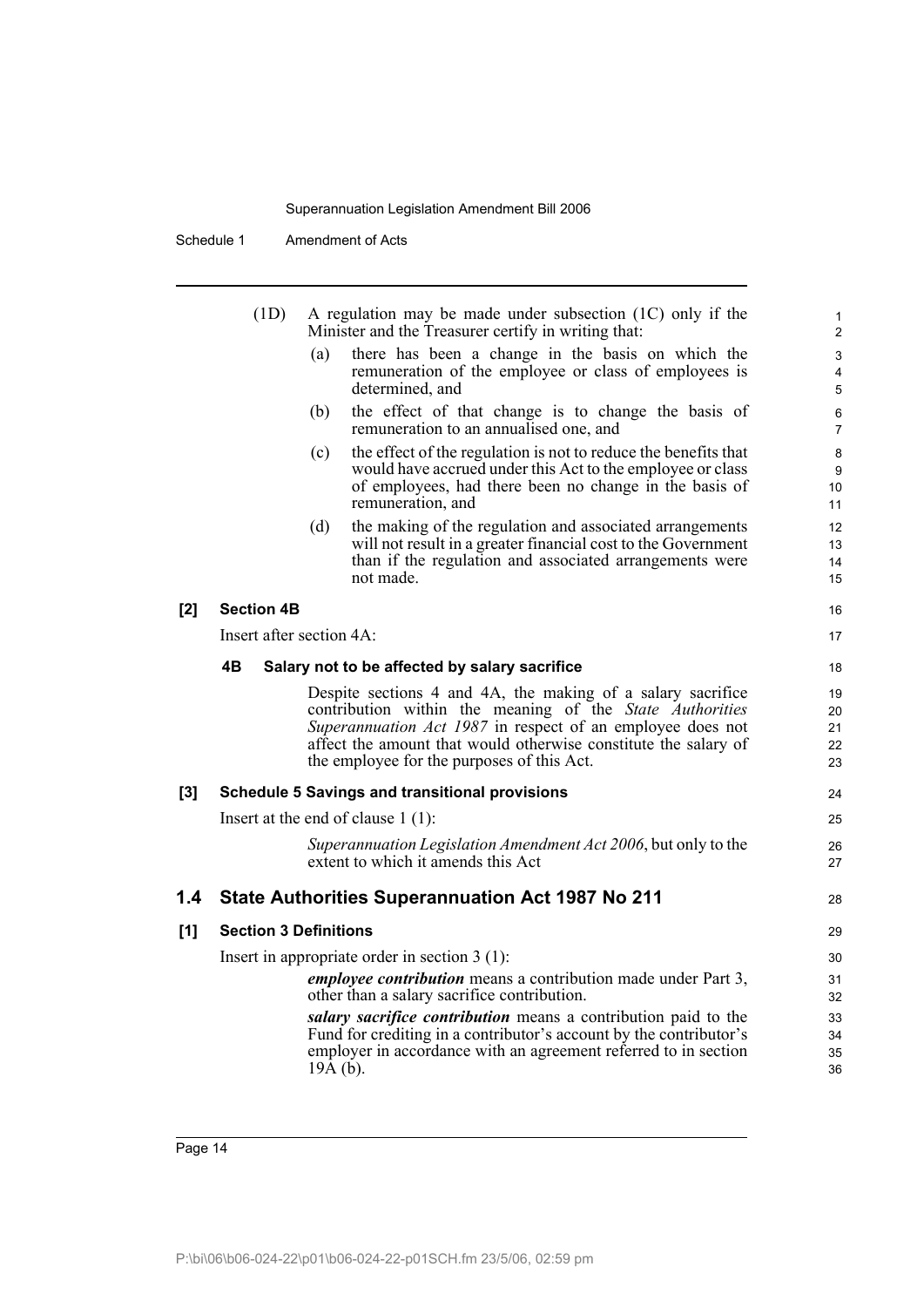Amendment of Acts Schedule 1

| $[2]$ |                                                     | <b>Section 4 Salary</b>  |                                                                                                                                                                                                                                                      | 1                    |
|-------|-----------------------------------------------------|--------------------------|------------------------------------------------------------------------------------------------------------------------------------------------------------------------------------------------------------------------------------------------------|----------------------|
|       |                                                     |                          | Insert after section $4 (1B)$ :                                                                                                                                                                                                                      | 2                    |
|       |                                                     | (1C)                     | Despite subsection $(1)$ , the regulations may provide that the<br>salary of an employee or class of employees (other than an<br>executive officer) for the purposes of this Act is to be determined<br>in the manner prescribed by the regulations. | 3<br>4<br>5<br>6     |
|       |                                                     | (1D)                     | A regulation may be made under subsection $(1C)$ only if the<br>Minister and the Treasurer certify in writing that:                                                                                                                                  | 7<br>8               |
|       |                                                     | (a)                      | there has been a change in the basis on which the<br>remuneration of the employee or class of employees is<br>determined, and                                                                                                                        | 9<br>10<br>11        |
|       |                                                     | (b)                      | the effect of that change is to change the basis of<br>remuneration to an annualised one, and                                                                                                                                                        | 12<br>13             |
|       |                                                     | (c)                      | the effect of the regulation is not to reduce the benefits that<br>would have accrued under this Act to the employee or class<br>of employees, had there been no change in the basis of<br>remuneration, and                                         | 14<br>15<br>16<br>17 |
|       |                                                     | (d)                      | the making of the regulation and associated arrangements<br>will not result in a greater financial cost to the Government<br>than if the regulation and associated arrangements were<br>not made.                                                    | 18<br>19<br>20<br>21 |
| [3]   | <b>Section 4B</b>                                   |                          |                                                                                                                                                                                                                                                      | 22                   |
|       |                                                     | Insert after section 4A: |                                                                                                                                                                                                                                                      | 23                   |
|       | 4B<br>Salary not to be affected by salary sacrifice |                          |                                                                                                                                                                                                                                                      |                      |
|       |                                                     |                          | Despite sections 4 and 4A, the making of a salary sacrifice<br>contribution under this Act in respect of a contributor does not<br>affect the amount that would otherwise constitute the salary of<br>the contributor for the purposes of this Act.  | 25<br>26<br>27<br>28 |
| [4]   |                                                     |                          | <b>Section 12 Contributors' accounts</b>                                                                                                                                                                                                             | 29                   |
|       |                                                     |                          | Omit section 12 (2). Insert instead:                                                                                                                                                                                                                 | 30                   |
|       |                                                     | (2)                      | There is to be credited to a contributor's account:                                                                                                                                                                                                  | 31                   |
|       |                                                     | (a)                      | the contributions made by the contributor to the Fund, and                                                                                                                                                                                           | 32                   |
|       |                                                     | (b)                      | sacrifice contributions made<br>salary<br>by the<br>any<br>contributor's employer under Part 3 in respect of the<br>contributor.                                                                                                                     | 33<br>34<br>35       |
|       |                                                     |                          |                                                                                                                                                                                                                                                      |                      |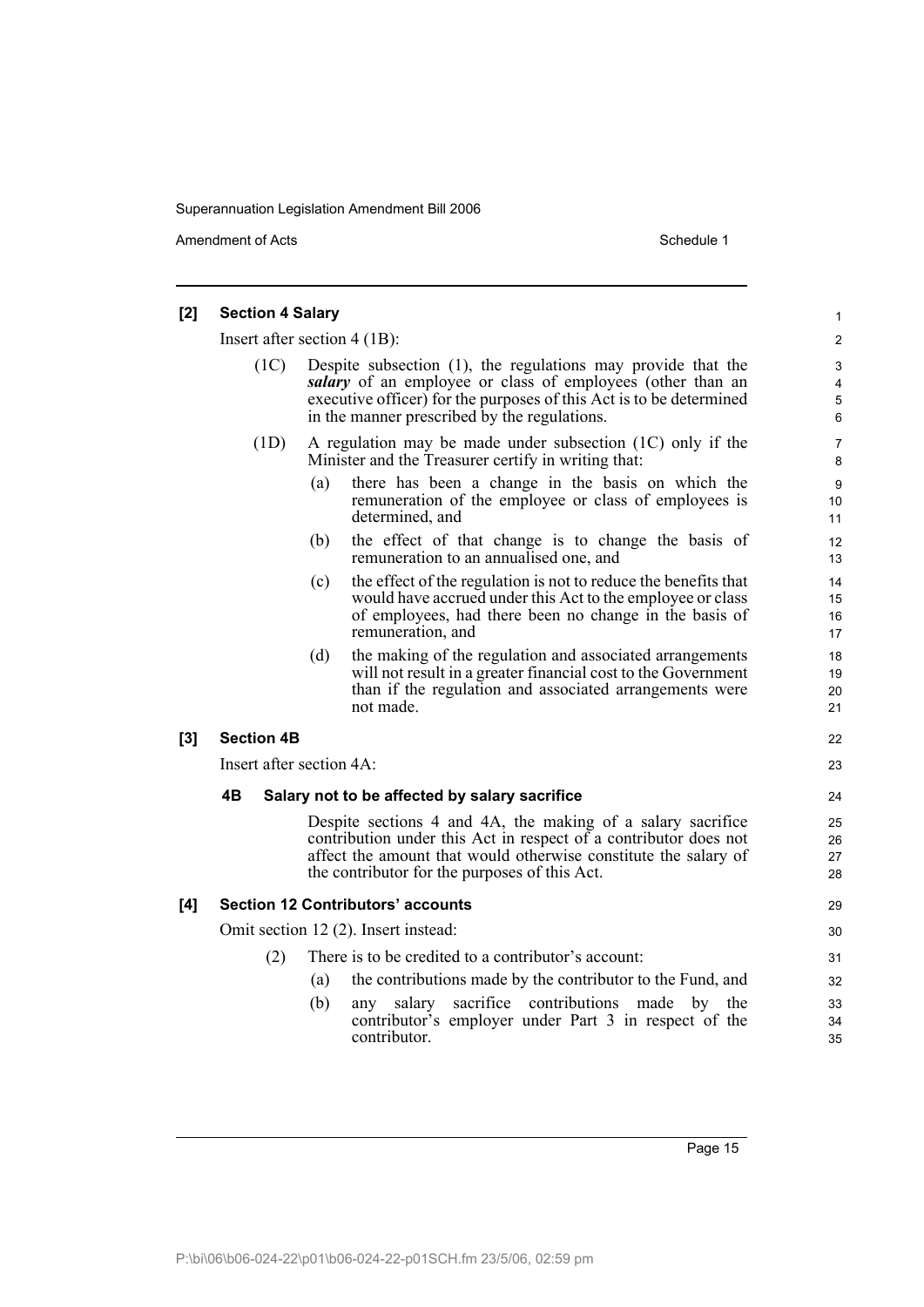| [5] | Section 12 (3) (a1)      |                    |                                                                                                                                                                                                                                                                                                                                                                                                        | $\mathbf{1}$                           |
|-----|--------------------------|--------------------|--------------------------------------------------------------------------------------------------------------------------------------------------------------------------------------------------------------------------------------------------------------------------------------------------------------------------------------------------------------------------------------------------------|----------------------------------------|
|     |                          |                    | Insert after section 12 $(3)$ $(a)$ :                                                                                                                                                                                                                                                                                                                                                                  | $\overline{2}$                         |
|     |                          | $\left( a1\right)$ | an amount equal to the income tax payable by STC under<br>Commonwealth taxation law in respect of any salary<br>sacrifice contribution credited to a contributor's account,                                                                                                                                                                                                                            | 3<br>$\overline{4}$<br>5               |
| [6] |                          |                    | <b>Section 14 Reserves for employers</b>                                                                                                                                                                                                                                                                                                                                                               | 6                                      |
|     |                          |                    | Insert ", other than salary sacrifice contributions made under Part 3" after<br>"relates" in section $14(3)$ .                                                                                                                                                                                                                                                                                         | 7<br>8                                 |
| [7] | Part 3, heading          |                    |                                                                                                                                                                                                                                                                                                                                                                                                        | 9                                      |
|     |                          |                    | Omit the heading. Insert instead:                                                                                                                                                                                                                                                                                                                                                                      | 10                                     |
|     | Part 3                   |                    | <b>Employee contributions and salary</b><br>sacrifice contributions                                                                                                                                                                                                                                                                                                                                    | 11<br>12                               |
| [8] | paid to the Fund         |                    | Section 19 Election to have employee or salary sacrifice contributions                                                                                                                                                                                                                                                                                                                                 | 13<br>14                               |
|     |                          |                    | Omit section 19 (2) (b). Insert instead:                                                                                                                                                                                                                                                                                                                                                               | 15                                     |
|     |                          | (b)                | specify the rate at which contributions are, subject to this<br>Act, to be credited to the contributor's account in respect<br>of the employee (or, in the case of salary sacrifice<br>contributions, retained in that account as provided by<br>section 19B), being the rate of 1, 2, 3, 4, 5, 6, 7, 8 or 9 per<br>cent of the employee's salary,                                                     | 16<br>17<br>18<br>19<br>20<br>21       |
| [9] | Sections 19A and 19B     |                    |                                                                                                                                                                                                                                                                                                                                                                                                        | 22                                     |
|     | Insert after section 19: |                    |                                                                                                                                                                                                                                                                                                                                                                                                        | 23                                     |
|     | <b>19A</b>               |                    | Contributions by or on behalf of employees                                                                                                                                                                                                                                                                                                                                                             | 24                                     |
|     |                          |                    | Contributions may be made to the Fund for crediting to a<br>contributor's account:                                                                                                                                                                                                                                                                                                                     | 25<br>26                               |
|     |                          | (a)                | by the contributor ( <i>employee contributions</i> ), and                                                                                                                                                                                                                                                                                                                                              | 27                                     |
|     |                          | (b)                | by the contributor's employer in accordance with an<br>agreement between the contributor and the employer under<br>which the contributor is to forego remuneration the<br>contributor is yet to earn and the employer is to apply the<br>remuneration foregone to the cost of making contributions<br>behalf<br>contributor<br>of the<br><i>(salary)</i><br>sacrifice<br>on<br><i>contributions</i> ). | 28<br>29<br>30<br>31<br>32<br>33<br>34 |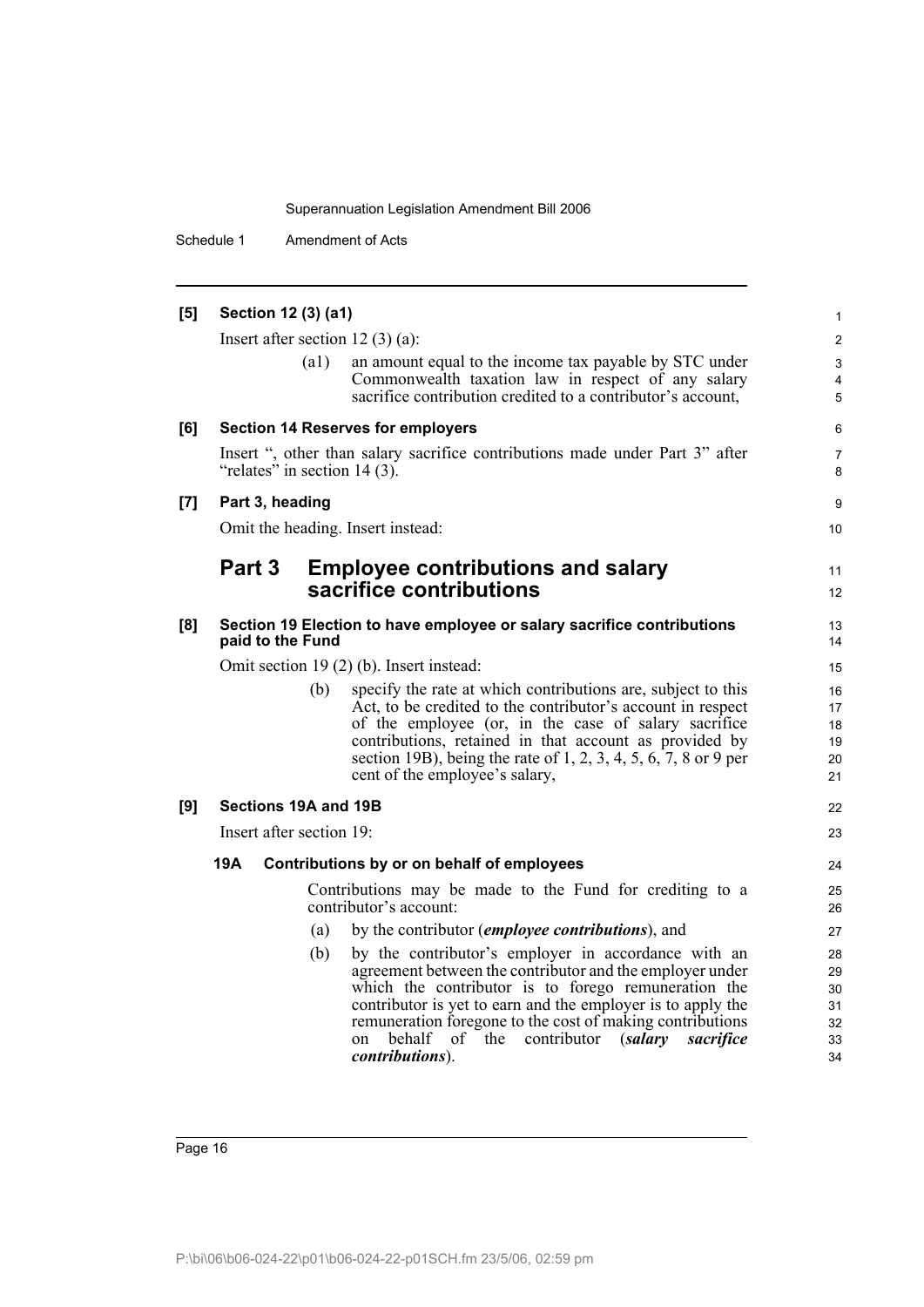Amendment of Acts **Schedule 1** and the set of Acts Schedule 1

#### **19B Amount payable for salary sacrifice contributions to allow for the contributions tax payable**

The amount payable to the Fund in respect of a salary sacrifice contribution in respect of a contributor is the amount that is necessary for an amount at the rate specified in accordance with this Part to be retained in the contributor's account out of the salary sacrifice contribution after the income tax amount is deducted under section 12 (3) (a1).

#### **[10] Section 25 Liability to contribute**

Omit section 25 (1). Insert instead:

- (1) Where an election under section 19 takes effect, the contributor who made the election becomes, and remains, liable to ensure that contributions are paid to the Fund in the amount necessary to result in an amount being credited to the contributor's account (or, in the case of salary sacrifice contributions, retained in that account as provided by section 19B), at the rate specified under section 19 (2) (b) and, except as provided by sections 27, 28, 29 and 35A, to ensure those contributions are paid in respect of successive contribution periods:
	- (a) commencing with the contribution period in which the contributor's entry date occurs, and
	- (b) ending with the last complete contribution period ending on or before the contributor's exit date.

| [11]   | <b>Section 25 (2)</b>                                      | 24 |
|--------|------------------------------------------------------------|----|
|        | Omit "A contributor's contributions to the Fund shall be". | 25 |
|        | Insert instead "Contributions under this Part are to be".  | 26 |
| $[12]$ | <b>Section 25 (3)</b>                                      | 27 |
|        | Omit "A contributor's contributions to the Fund".          | 28 |
|        | Insert instead "Contributions under this Part".            | 29 |
| $[13]$ | <b>Section 25 (4)</b>                                      | 30 |
|        | Omit "STC on a contribution to the Fund".                  | 31 |
|        | Insert instead "STC on a contribution under this Part".    | 32 |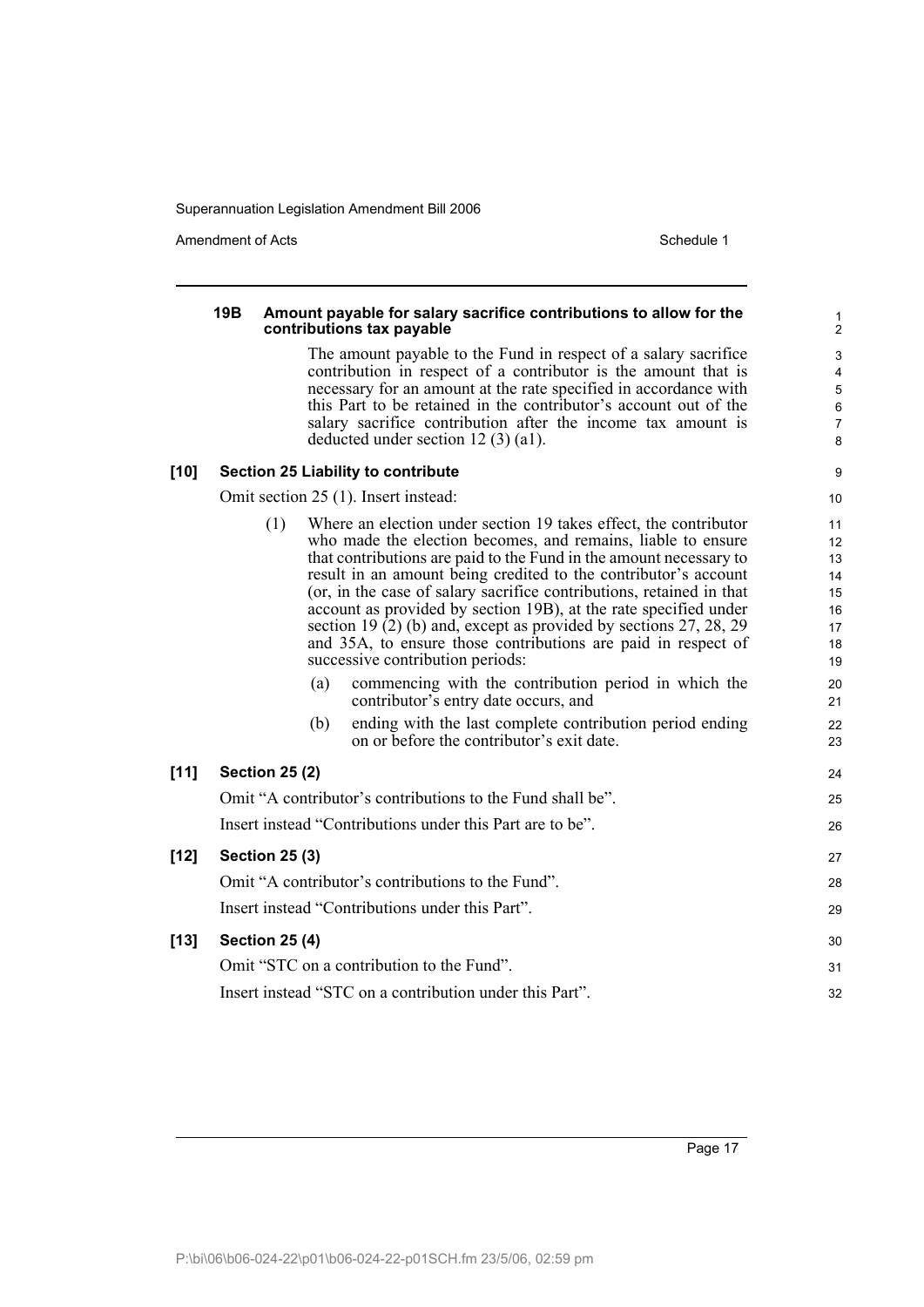| $[14]$ | Section 25 (5A)                                                                                                                                                                                                                                                                      | 1                          |
|--------|--------------------------------------------------------------------------------------------------------------------------------------------------------------------------------------------------------------------------------------------------------------------------------------|----------------------------|
|        | Insert after section $25(5)$ :                                                                                                                                                                                                                                                       | $\overline{\mathbf{c}}$    |
|        | An employer is not entitled to pay a salary sacrifice contribution<br>(5A)<br>to the Fund on behalf of an employee, and STC is not to accept a<br>salary sacrifice contribution to the Fund on behalf of an<br>employee, unless the employee is under 70 years of age.               | 3<br>4<br>5<br>6           |
| $[15]$ | Section 26 Salary basis for contributions                                                                                                                                                                                                                                            | 7                          |
|        | Omit "A contributor's contributions to the Fund".                                                                                                                                                                                                                                    | 8                          |
|        | Insert instead "Employee contributions and salary sacrifice contributions in<br>respect of a contributor".                                                                                                                                                                           | 9<br>10                    |
| [16]   | Section 27 Variations of contribution rate                                                                                                                                                                                                                                           | 11                         |
|        | Omit "per cent of the contributor's salary to be paid to the Fund" from section<br>$27(1)$ .                                                                                                                                                                                         | 12<br>13                   |
|        | Insert instead "specified under section $19(2)(b)$ ".                                                                                                                                                                                                                                | 14                         |
| $[17]$ | Section 27 (2) (b)                                                                                                                                                                                                                                                                   | 15                         |
|        | Omit the paragraph. Insert instead:                                                                                                                                                                                                                                                  | 16                         |
|        | (b)<br>is to specify the varied rate per cent (being $1, 2, 3, 4, 5, 6$ ,<br>7, 8 or 9 per cent) of contributions to be credited to the<br>contributor's account (or, in the case of salary sacrifice<br>contributions, retained in that account as provided by<br>section 19B), and | 17<br>18<br>19<br>20<br>21 |
| [18]   | <b>Section 27 (3)</b>                                                                                                                                                                                                                                                                | 22                         |
|        | Omit "the contributor's contribution to the Fund".                                                                                                                                                                                                                                   | 23                         |
|        | Insert instead "contributions payable under this Part".                                                                                                                                                                                                                              | 24                         |
| $[19]$ | <b>Section 27 (3)</b>                                                                                                                                                                                                                                                                | 25                         |
|        | Omit "contributions to the Fund".                                                                                                                                                                                                                                                    | 26                         |
|        | Insert instead "contributions payable under this Part".                                                                                                                                                                                                                              | 27                         |
| $[20]$ | <b>Section 27 (4)</b>                                                                                                                                                                                                                                                                | 28                         |
|        | Omit "the contribution that the contributor is required to pay to the Fund".                                                                                                                                                                                                         | 29                         |
|        | Insert instead "contributions payable under this Part".                                                                                                                                                                                                                              | 30                         |
| $[21]$ | <b>Section 27 (5)</b>                                                                                                                                                                                                                                                                | 31                         |
|        | Omit "to the contributor". Insert instead "in respect of the contributor".                                                                                                                                                                                                           | 32                         |
|        |                                                                                                                                                                                                                                                                                      |                            |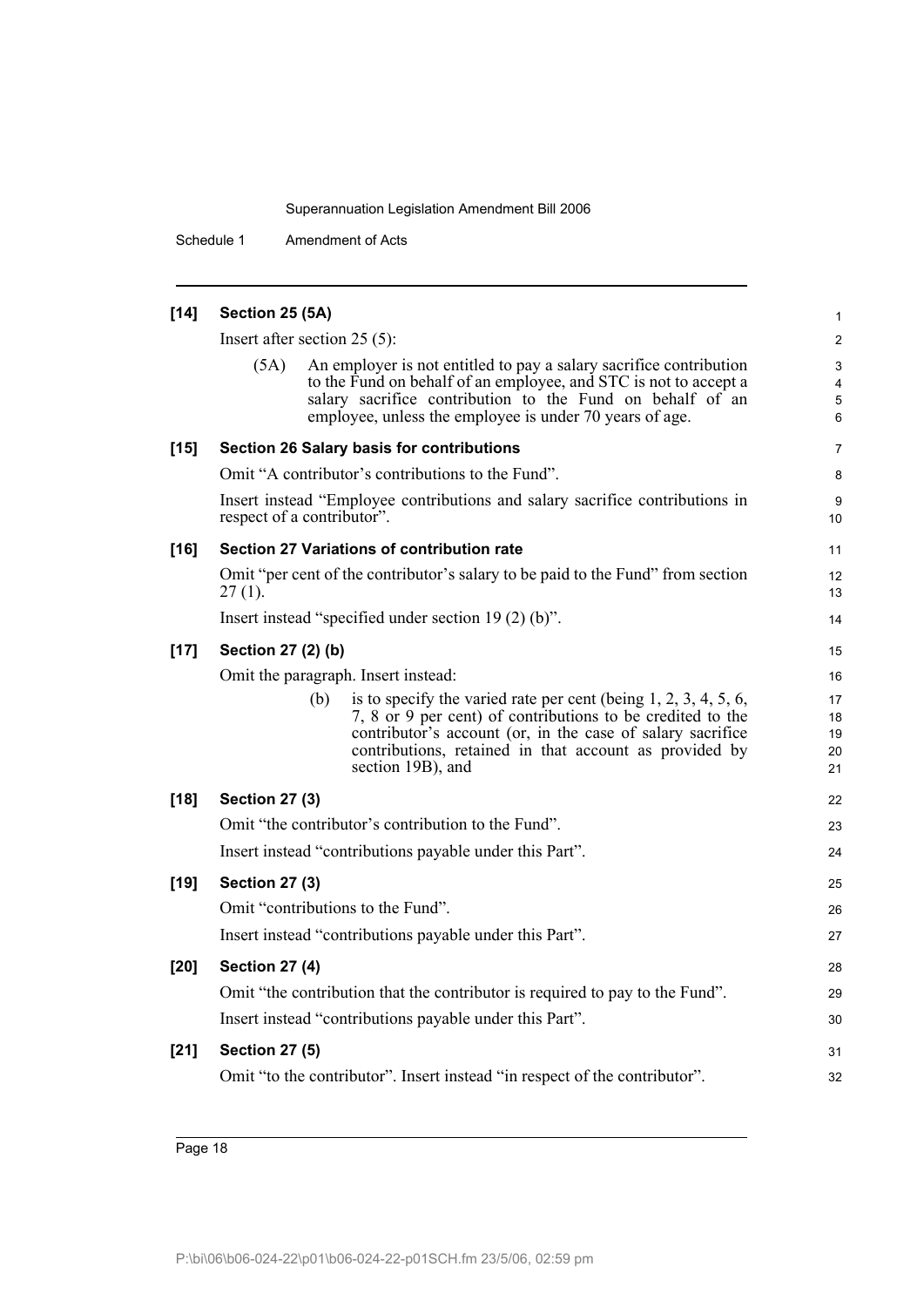Amendment of Acts Schedule 1

| $[22]$ | <b>Section 28</b>                                                                                                                                                                                                                                      |                       |                                                                                                                                                                                                                                                                                                                                                                                                                                                                                                                                                                              |                                                                        |  |
|--------|--------------------------------------------------------------------------------------------------------------------------------------------------------------------------------------------------------------------------------------------------------|-----------------------|------------------------------------------------------------------------------------------------------------------------------------------------------------------------------------------------------------------------------------------------------------------------------------------------------------------------------------------------------------------------------------------------------------------------------------------------------------------------------------------------------------------------------------------------------------------------------|------------------------------------------------------------------------|--|
|        | Omit the section. Insert instead:                                                                                                                                                                                                                      |                       |                                                                                                                                                                                                                                                                                                                                                                                                                                                                                                                                                                              |                                                                        |  |
|        | 28                                                                                                                                                                                                                                                     |                       | Variations of contribution rate: hardship                                                                                                                                                                                                                                                                                                                                                                                                                                                                                                                                    |                                                                        |  |
|        |                                                                                                                                                                                                                                                        | (1)                   | Despite section 27 (1), STC may, if it is satisfied that a<br>continuation of contributions under this Part in respect of a<br>contributor would result in financial hardship for the contributor,<br>accept at any time an election under that subsection to reduce, as<br>from a date determined by STC having regard to the<br>circumstances of the contributor, the rate of contributions to be<br>credited to the contributor's account (or, in the case of salary<br>sacrifice contributions, retained in that account as provided by<br>section 19B) under this Part. | 4<br>5<br>6<br>$\overline{7}$<br>8<br>9<br>10<br>11<br>12 <sup>°</sup> |  |
|        | Despite section 27 (1), an election referred to in subsection $(1)$<br>(2)<br>may specify as the varied rate the rate of 0 per cent.<br>During a period when a rate of 0 per cent is in force, no<br>(3)<br>contributions are payable under this Part. |                       |                                                                                                                                                                                                                                                                                                                                                                                                                                                                                                                                                                              | 13<br>14                                                               |  |
|        |                                                                                                                                                                                                                                                        |                       |                                                                                                                                                                                                                                                                                                                                                                                                                                                                                                                                                                              | 15<br>16                                                               |  |
|        |                                                                                                                                                                                                                                                        | (4)                   | After an election referred to in subsection (1) is accepted by STC,<br>STC must refund any resulting excess of contributions paid to the<br>Fund under this Part to the person who paid them, after the date<br>determined by STC for commencement of the new rate.                                                                                                                                                                                                                                                                                                          | 17<br>18<br>19<br>20                                                   |  |
|        |                                                                                                                                                                                                                                                        | (5)                   | STC's acceptance of an election for a rate of 0 per cent is to be<br>given only for a limited period or periods.                                                                                                                                                                                                                                                                                                                                                                                                                                                             | 21<br>22                                                               |  |
| $[23]$ |                                                                                                                                                                                                                                                        |                       | Section 29 Contributions during leave without pay and other matters                                                                                                                                                                                                                                                                                                                                                                                                                                                                                                          | 23                                                                     |  |
|        | $29(5)$ ).                                                                                                                                                                                                                                             |                       | Omit "to make contributions to the Fund" wherever occurring (except section                                                                                                                                                                                                                                                                                                                                                                                                                                                                                                  | 24<br>25                                                               |  |
|        |                                                                                                                                                                                                                                                        |                       | Insert instead "to make contributions to the Fund under this Part".                                                                                                                                                                                                                                                                                                                                                                                                                                                                                                          | 26                                                                     |  |
| $[24]$ |                                                                                                                                                                                                                                                        | <b>Section 29 (4)</b> |                                                                                                                                                                                                                                                                                                                                                                                                                                                                                                                                                                              | 27                                                                     |  |
|        | Omit the subsection. Insert instead:                                                                                                                                                                                                                   |                       |                                                                                                                                                                                                                                                                                                                                                                                                                                                                                                                                                                              |                                                                        |  |
|        |                                                                                                                                                                                                                                                        | (4)                   | A contributor liable to make contributions under subsection (2) or<br>(3) is to pay to the Fund in accordance with directions given by<br>STC such contributions as would have been, but for the<br>contributor being on leave without pay, required to be paid under<br>this Part if the contributor had continued to be paid salary by the<br>employer during the contribution period or periods concerned at<br>the rate at which the contributor would have been paid.                                                                                                   | 29<br>30<br>31<br>32<br>33<br>34<br>35                                 |  |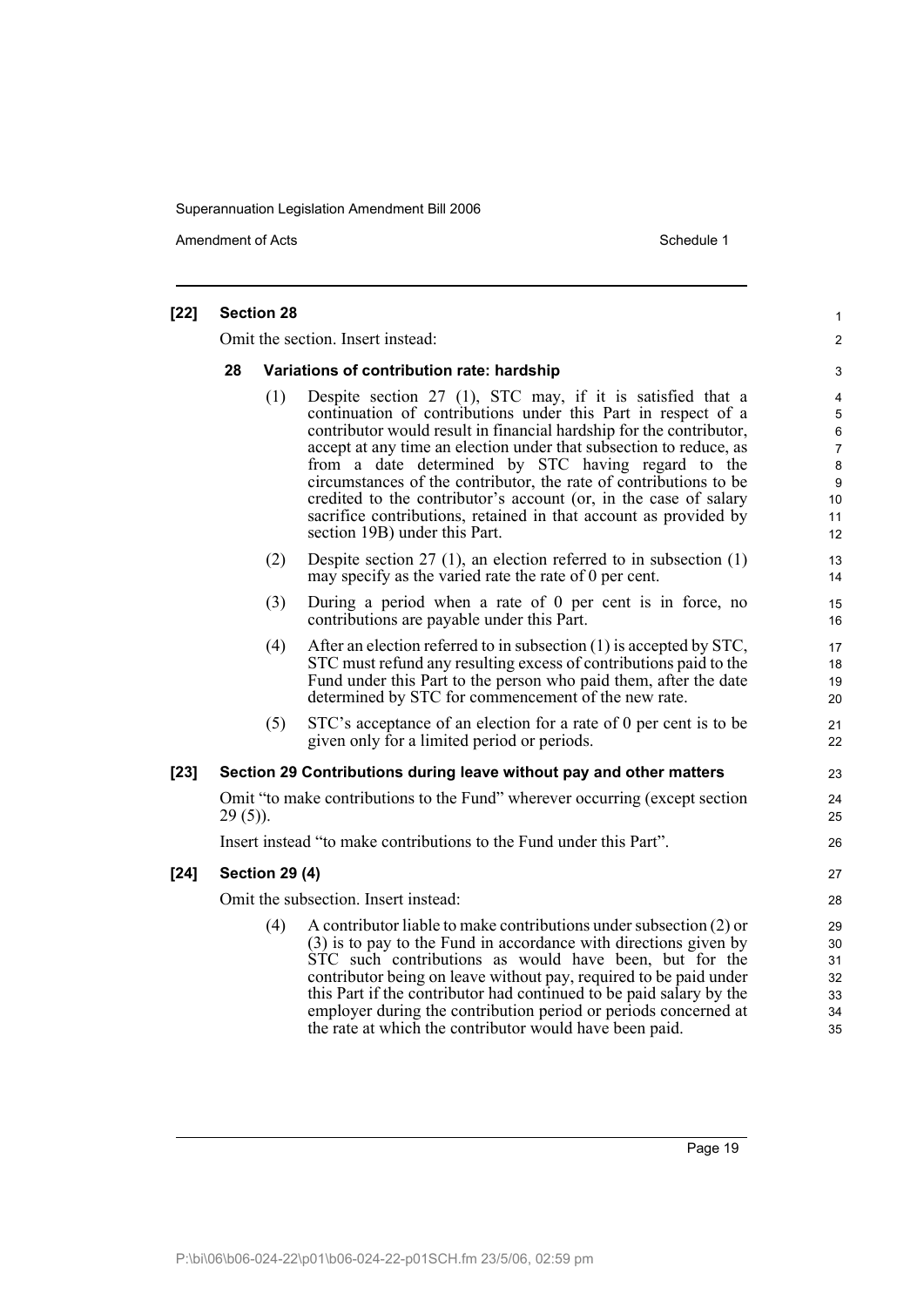| $[25]$ |                          | Section 30 Resumption of contributions after break in employment                                                                                                                                                                                                                                                                                      | $\mathbf{1}$                     |
|--------|--------------------------|-------------------------------------------------------------------------------------------------------------------------------------------------------------------------------------------------------------------------------------------------------------------------------------------------------------------------------------------------------|----------------------------------|
|        |                          | Omit "to resume making contributions to the Fund" from section 30 (2).                                                                                                                                                                                                                                                                                | $\overline{2}$                   |
|        |                          | Insert instead "for the resumption of contributions under this Part".                                                                                                                                                                                                                                                                                 | 3                                |
| $[26]$ |                          | Section 30 (3) (b) and (c)                                                                                                                                                                                                                                                                                                                            | 4                                |
|        |                          | Omit section 30 (3) (b). Insert instead:                                                                                                                                                                                                                                                                                                              | 5                                |
|        |                          | the contributor is liable to make contributions to the Fund<br>(b)<br>under this Part in respect of the intervening contribution<br>period or periods, as if the contributor had been employed<br>with the employer with whom the contributor has resumed<br>employment for the duration<br>of the intervening<br>contribution period or periods, and | 6<br>7<br>8<br>9<br>10<br>11     |
|        |                          | the employer with whom the contributor has resumed<br>(c)<br>employment is liable to make contributions to the Fund<br>under Part 4 in respect of the intervening contribution<br>period or periods, as if the contributor had been employed<br>with the employer for the duration of the intervening<br>contribution period or periods.              | 12<br>13<br>14<br>15<br>16<br>17 |
| $[27]$ | <b>liabilities</b>       | Section 45A Power of STC to reduce benefits to offset certain tax                                                                                                                                                                                                                                                                                     | 18<br>19                         |
|        |                          | Insert after section $45A(1)$ :                                                                                                                                                                                                                                                                                                                       | 20                               |
|        | (1AA)                    | Subsection (1) does not apply to an income tax liability if an<br>amount equal to the liability was deducted under section 12 (3)<br>(a1) in respect of the liability.                                                                                                                                                                                | 21<br>22<br>23                   |
| $[28]$ |                          | <b>Schedule 6 Savings and transitional provisions</b>                                                                                                                                                                                                                                                                                                 | 24                               |
|        |                          | Insert at the end of clause $1(1)$ :                                                                                                                                                                                                                                                                                                                  | 25                               |
|        |                          | Superannuation Legislation Amendment Act 2006, but only to the<br>extent to which it amends this Act                                                                                                                                                                                                                                                  | 26<br>27                         |
| 1.5    |                          | <b>Superannuation Act 1916 No 28</b>                                                                                                                                                                                                                                                                                                                  | 28                               |
| [1]    | <b>Section 3A Salary</b> |                                                                                                                                                                                                                                                                                                                                                       | 29                               |
|        |                          | Insert after section 3A (1B):                                                                                                                                                                                                                                                                                                                         | 30                               |
|        | (1C)                     | Despite subsection (1), the regulations may provide that the<br>salary of an employee or class of employees (other than an<br>executive officer) for the purposes of this Act is to be determined<br>in the manner prescribed by the regulations.                                                                                                     | 31<br>32<br>33<br>34             |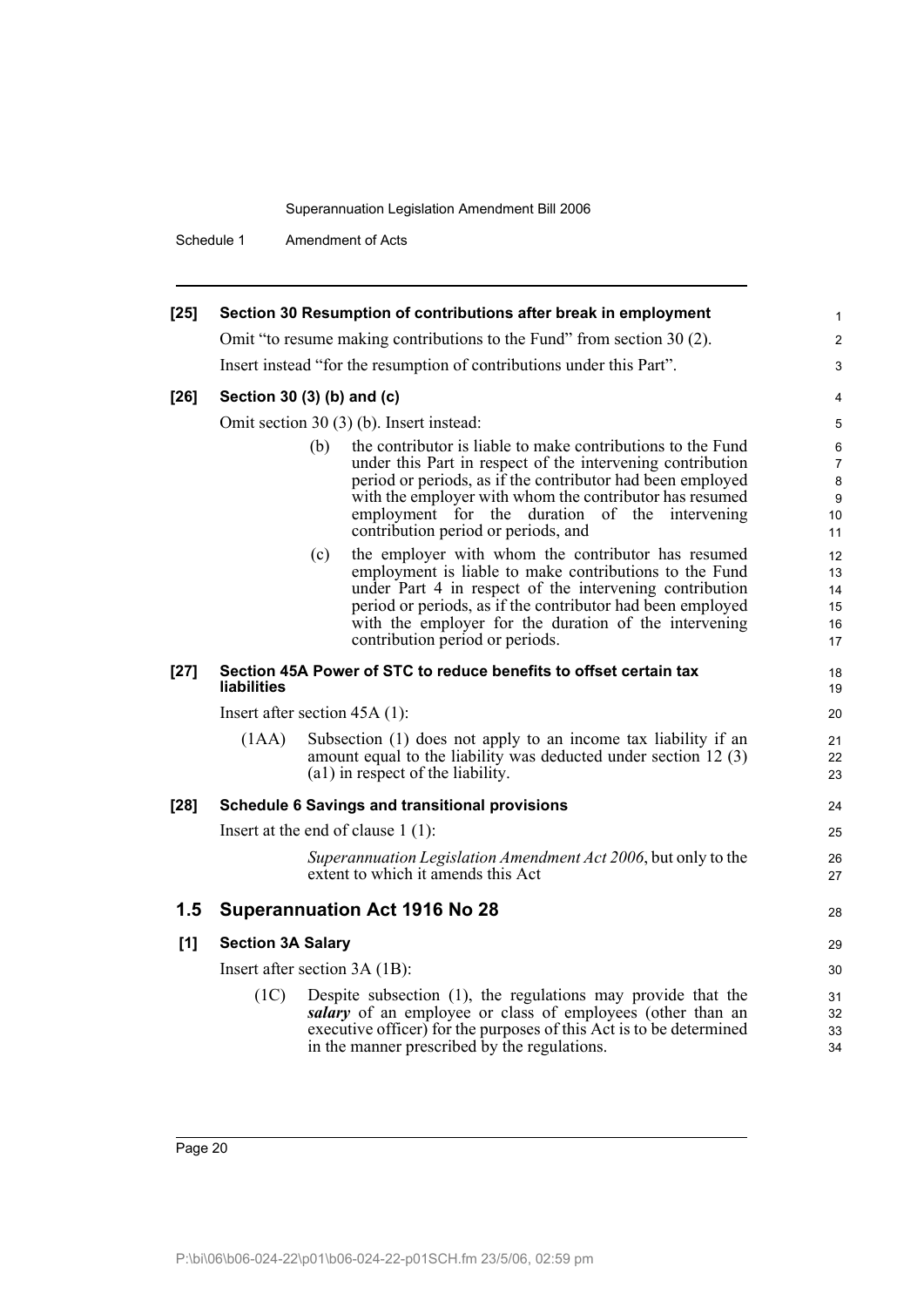Amendment of Acts Schedule 1

|     |      | (1D)                         |     | A regulation may be made under subsection (1C) only if the<br>Minister and the Treasurer certify in writing that:                                                                                            | 1<br>2               |
|-----|------|------------------------------|-----|--------------------------------------------------------------------------------------------------------------------------------------------------------------------------------------------------------------|----------------------|
|     |      |                              | (a) | there has been a change in the basis on which the<br>remuneration of the employee or class of employees is<br>determined, and                                                                                | 3<br>4<br>5          |
|     |      |                              | (b) | the effect of that change is to change the basis of<br>remuneration to an annualised one, and                                                                                                                | 6<br>7               |
|     |      |                              | (c) | the effect of the regulation is not to reduce the benefits that<br>would have accrued under this Act to the employee or class<br>of employees, had there been no change in the basis of<br>remuneration, and | 8<br>9<br>10<br>11   |
|     |      |                              | (d) | the making of the regulation and associated arrangements<br>will not result in a greater financial cost to the Government<br>than if the regulation and associated arrangements were<br>not made.            | 12<br>13<br>14<br>15 |
| [2] |      |                              |     | Section 61RB Power of STC to adjust benefits to comply with certain<br>Commonwealth standards relating to superannuation                                                                                     | 16<br>17             |
|     |      |                              |     | Omit ", by notice in writing given to STC before the pension starts to be paid,<br>elect" from section $61RB(2)$ .                                                                                           | 18<br>19             |
|     |      |                              |     | Insert instead "elect, before the pension starts to be paid,".                                                                                                                                               | 20                   |
| [3] |      |                              |     | Section 61RB (2) (d) and (6)                                                                                                                                                                                 | 21                   |
|     |      |                              |     | Omit "and section 61RC" wherever occurring.                                                                                                                                                                  | 22                   |
| [4] |      | Section 61RB (3)             |     |                                                                                                                                                                                                              | 23                   |
|     |      |                              |     | Omit ", by notice in writing given to STC at any time before STC is required<br>to take the action referred to in section 61RC $(1)$ ,".                                                                     | 24<br>25             |
| [5] |      | <b>Section 61VA</b>          |     |                                                                                                                                                                                                              | 26                   |
|     |      | Insert after section $61V$ : |     |                                                                                                                                                                                                              | 27                   |
|     | 61VA |                              |     | Nominating commencement date of pension                                                                                                                                                                      | 28                   |
|     |      | (1)                          |     | Despite any other provision of this Act, the payment period of a<br>pension under this Act to which a person is entitled to payment<br>commences on:                                                         | 29<br>30<br>31       |
|     |      |                              | (a) | if a date is nominated in accordance with this section—the<br>date so nominated, or                                                                                                                          | 32<br>33             |
|     |      |                              | (b) | in any other case—the default date.                                                                                                                                                                          | 34                   |
|     |      | (2)                          |     | A person who is, or is to be, entitled to be paid a pension under<br>this Act may, by notice in writing served on STC, nominate the                                                                          | 35<br>36             |
|     |      |                              |     |                                                                                                                                                                                                              |                      |